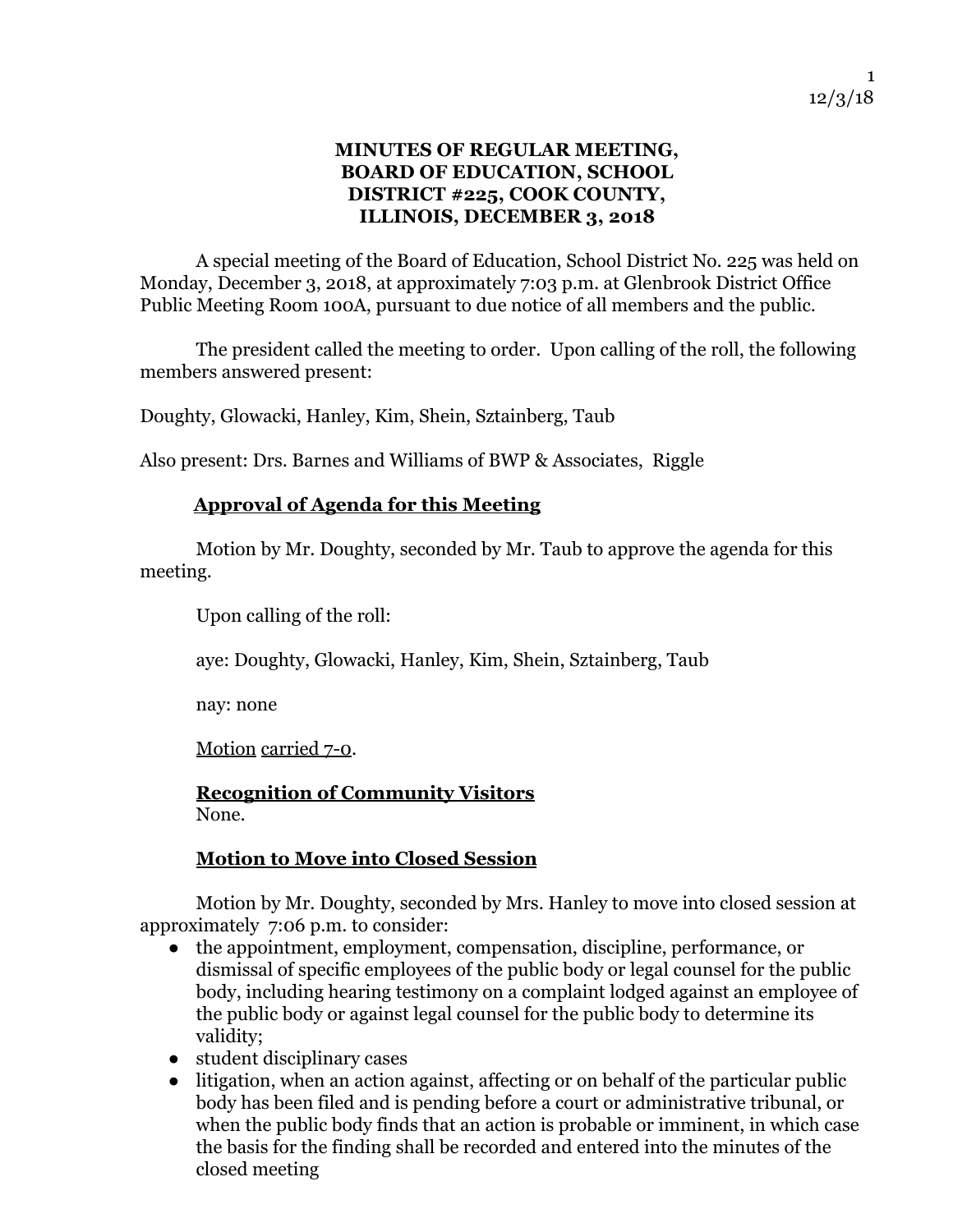2 12/3/18

• (Section  $2(c)$  (1), (9), (11) of the Open Meetings Act).

Upon calling of the roll:

aye: Doughty, Glowacki, Hanley, Kim, Shein, Sztainberg, Taub

nay: none

Motion carried 7-0.

The Board returned to open session at 9:30 p.m.

# **Action Regarding Student Discipline Settlement**

 Motion by Mr. Doughty, seconded by Mr. Taub to approve the Student Discipline Settlement as discussed in closed session.

Upon call of the roll:

aye: Doughty, Glowacki, Hanley, Kim, Shein, Sztainberg, Taub

nay: none

Motion carried 7-0.

# **Adjournment**

Motion by Mr. Doughty, seconded by Mrs. Hanley to adjourn the meeting at approximately 9:32 p.m.

Upon call for a vote on the motion, all present voted aye.\*

Motion carried 7-0.

\* Doughty, Glowacki, Hanley, Kim, Shein, Sztainberg, Taub

CERTIFIED TO BE CORRECT:

\_\_\_\_\_\_\_\_\_\_\_\_\_\_\_\_\_\_\_\_\_\_\_\_\_\_\_\_ PRESIDENT - BOARD OF EDUCATION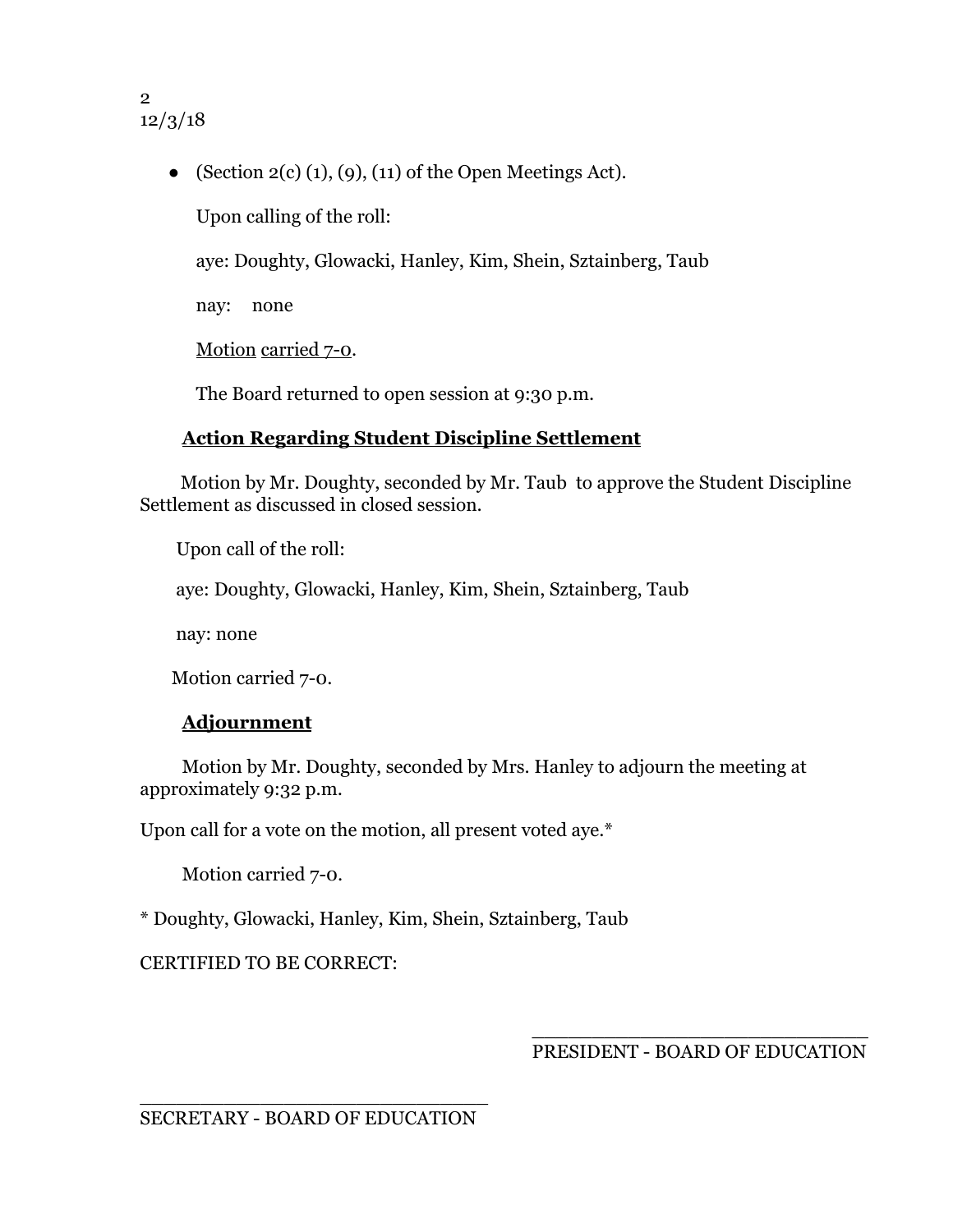### **MINUTES OF REGULAR MEETING, BOARD OF EDUCATION, SCHOOL DISTRICT #225, COOK COUNTY, ILLINOIS, DECEMBER 4, 2018**

A special meeting of the Board of Education, School District No. 225 was held on Tuesday, December 4, 2018, at approximately 5:17 p.m. at Glenbrook District Office Public Meeting Room 100A, pursuant to due notice of all members and the public.

The president called the meeting to order. Upon calling of the roll, the following members answered present:

Doughty, Hanley, Kim, Shein, Sztainberg, Taub

Absent: Glowacki

Also present: Dr. Riggle

### **Approval of Agenda for this Meeting**

Motion by Mr. Doughty, seconded by Mr. Taub to approve the agenda for this meeting.

Upon calling of the roll:

aye: Doughty, Hanley, Kim, Shein, Sztainberg, Taub

nay: none

Motion carried 6-0.

**Recognition of Community Visitors** None.

### **Motion to Move into Closed Session**

Motion by Mr. Doughty, seconded by Mrs. Hanley to move into closed session at approximately 5:18 p.m. to consider:

- the appointment, employment, compensation, discipline, performance, or dismissal of specific employees of the public body or legal counsel for the public body, including hearing testimony on a complaint lodged against an employee of the public body or against legal counsel for the public body to determine its validity;
- (Section  $2(c)$  (1) of the Open Meetings Act).

Upon calling of the roll: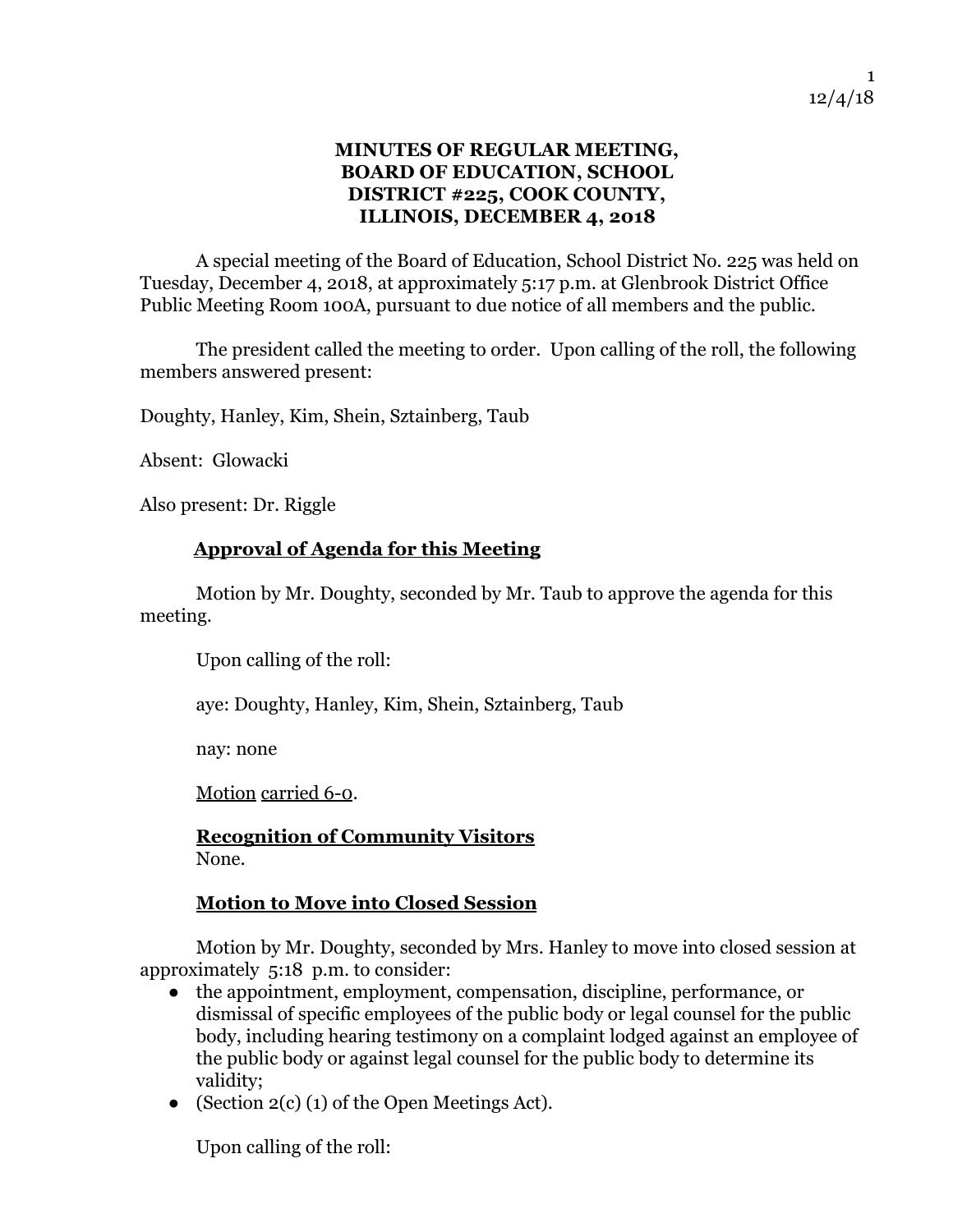aye: Doughty, Hanley, Kim, Shein, Sztainberg, Taub

nay: none

Motion carried 6-0.

Mr. Glowacki arrived at approximately 5:30 p.m.

The Board returned to open session at 8:55 p.m.

# **Adjournment**

Motion by Mr. Doughty, seconded by Dr. Kim to adjourn the meeting at approximately 8:56 p.m.

Upon call for a vote on the motion, all present voted aye.\*

Motion carried 7-0.

\* Doughty, Glowacki, Hanley, Kim, Shein, Sztainberg, Taub

CERTIFIED TO BE CORRECT:

\_\_\_\_\_\_\_\_\_\_\_\_\_\_\_\_\_\_\_\_\_\_\_\_\_\_\_\_ PRESIDENT - BOARD OF EDUCATION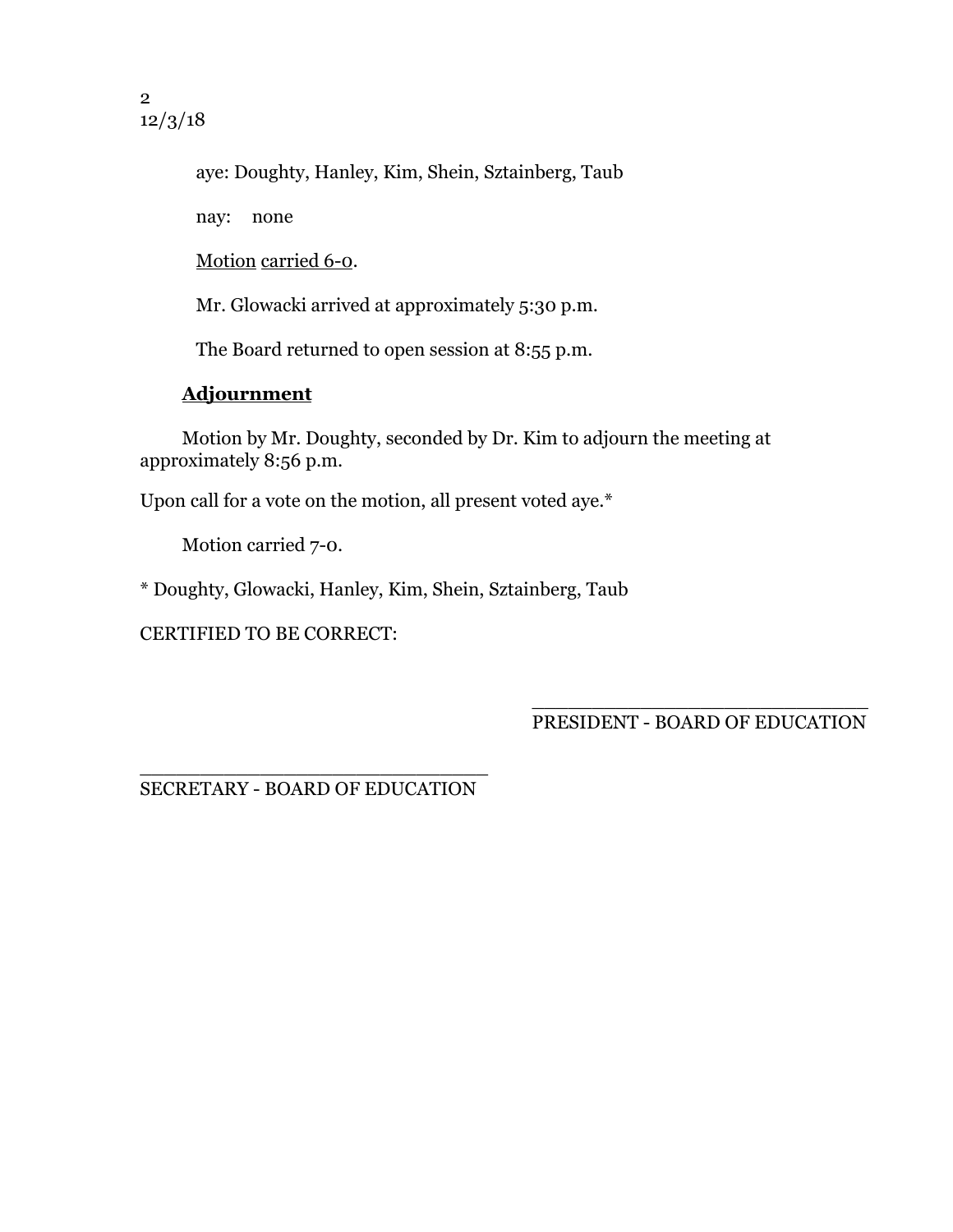### **MINUTES OF REGULAR MEETING, BOARD OF EDUCATION, SCHOOL DISTRICT #225, COOK COUNTY, ILLINOIS, DECEMBER 7, 2018**

A special meeting of the Board of Education, School District No. 225 was held on Friday, December 7, 2018, at approximately 5:29 p.m. at Glenbrook District Office Public Meeting Room 100A, pursuant to due notice of all members and the public.

The president called the meeting to order. Upon calling of the roll, the following members answered present:

Doughty, Glowacki, Hanley, Kim, Shein, Sztainberg, Taub

Also present: Dr. Riggle

### **Approval of Agenda for this Meeting**

Motion by Mr. Doughty, seconded by Mr. Taub to approve the agenda for this meeting.

Upon calling of the roll:

aye: Doughty, Glowacki, Hanley, Kim, Shein, Sztainberg, Taub

nay: none

Motion carried 7-0.

**Recognition of Community Visitors** None.

### **Motion to Move into Closed Session**

Motion by Mr. Doughty, seconded by Mr. Glowacki to move into closed session at approximately 5:29 p.m. to consider:

- the appointment, employment, compensation, discipline, performance, or dismissal of specific employees of the public body or legal counsel for the public body, including hearing testimony on a complaint lodged against an employee of the public body or against legal counsel for the public body to determine its validity;
- (Section  $2(c)$  (1) of the Open Meetings Act).

Upon calling of the roll:

aye: Doughty, Glowacki, Hanley, Kim, Shein, Sztainberg, Taub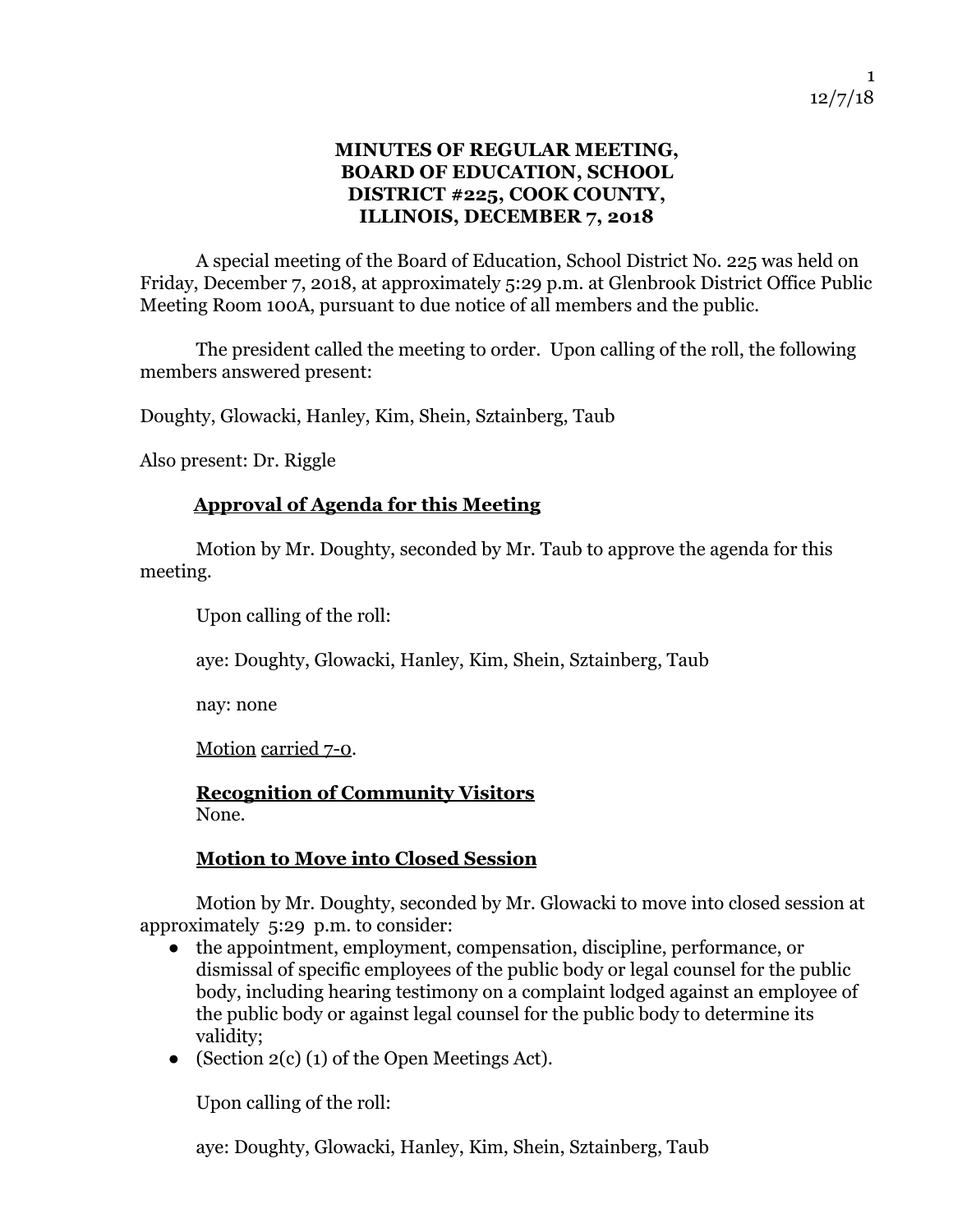2 12/7/18

nay: none

Motion carried 7-0.

The Board returned to open session at 9:37 p.m.

# **Adjournment**

Motion by Mr. Doughty, seconded by Mrs. Hanley to adjourn the meeting at approximately 9:38 p.m.

Upon call for a vote on the motion, all present voted aye.\*

Motion carried 7-0.

\* Doughty, Glowacki, Hanley, Kim, Shein, Sztainberg, Taub

CERTIFIED TO BE CORRECT:

\_\_\_\_\_\_\_\_\_\_\_\_\_\_\_\_\_\_\_\_\_\_\_\_\_\_\_\_ PRESIDENT - BOARD OF EDUCATION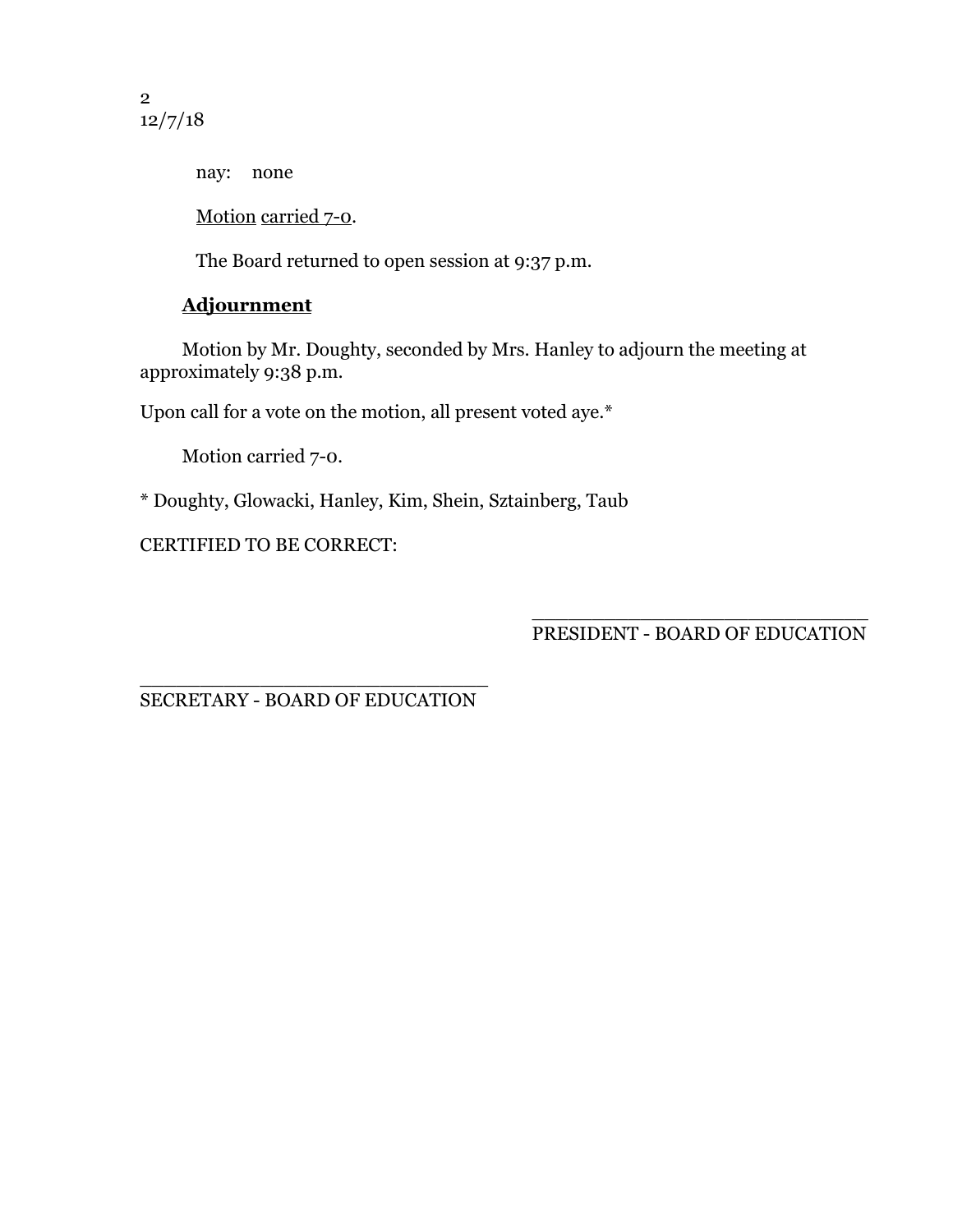### **MINUTES OF REGULAR MEETING, BOARD OF EDUCATION, SCHOOL DISTRICT #225, COOK COUNTY, ILLINOIS, DECEMBER 8, 2018**

A special meeting of the Board of Education, School District No. 225 was held on Saturday, December 8, 2018, at approximately 9:02 a.m. at Glenbrook District Office Public Meeting Room 100A, pursuant to due notice of all members and the public.

The president called the meeting to order. Upon calling of the roll, the following members answered present:

Doughty, Glowacki, Hanley, Kim, Shein, Sztainberg, Taub

Also present: Dr. Riggle

### **Approval of Agenda for this Meeting**

Motion by Mr. Doughty, seconded by Mrs. Hanley to approve the agenda for this meeting.

Upon calling of the roll:

aye: Doughty, Glowacki, Hanley, Kim, Shein, Sztainberg, Taub

nay: none

Motion carried 7-0.

**Recognition of Community Visitors** None.

### **Motion to Move into Closed Session**

Motion by Mr. Doughty, seconded by Dr. Sztainberg to move into closed session at approximately 9:03 a.m. to consider:

- the appointment, employment, compensation, discipline, performance, or dismissal of specific employees of the public body or legal counsel for the public body, including hearing testimony on a complaint lodged against an employee of the public body or against legal counsel for the public body to determine its validity;
- (Section  $2(c)$  (1) of the Open Meetings Act).

Upon calling of the roll:

aye: Doughty, Glowacki, Hanley, Kim, Shein, Sztainberg, Taub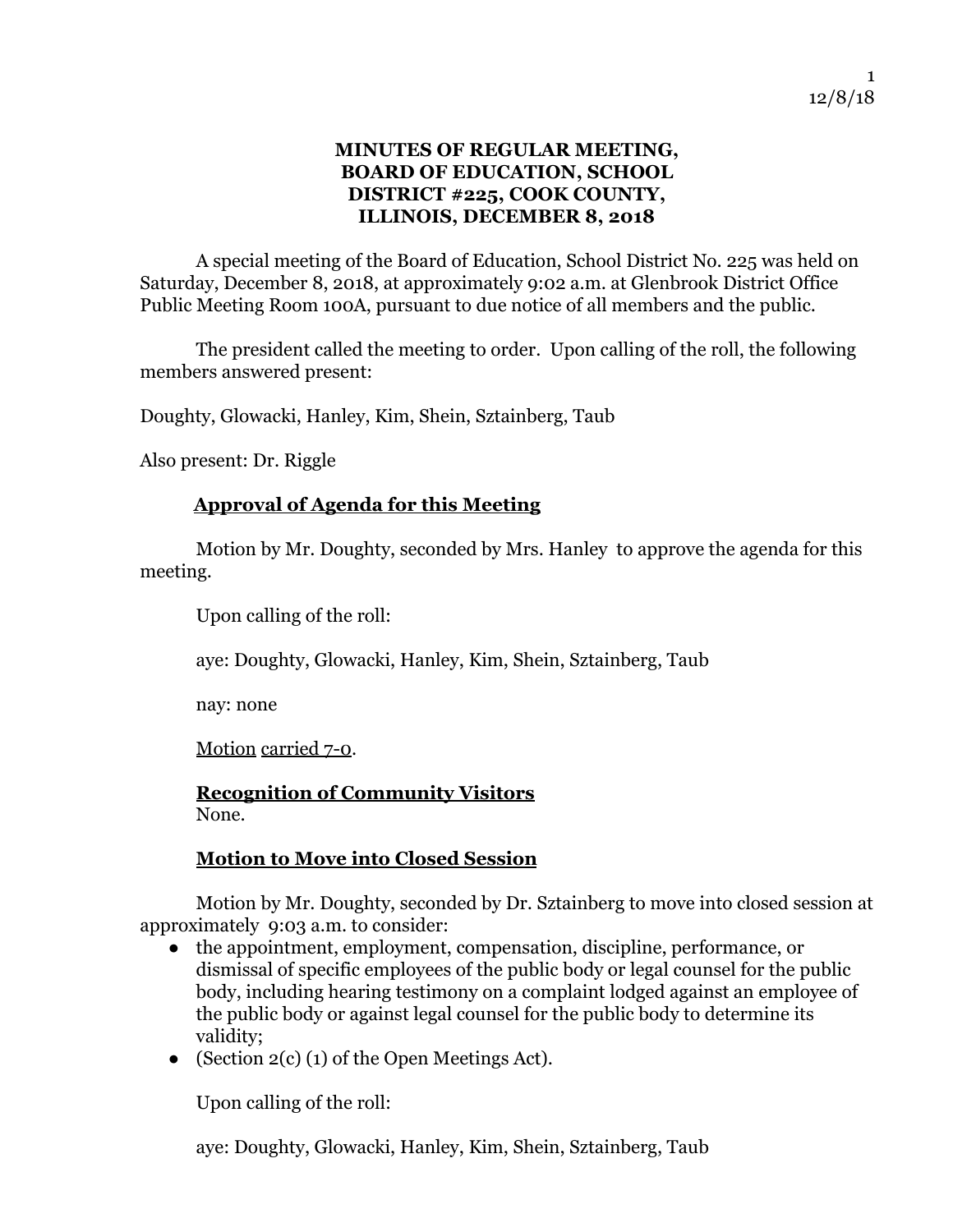2 12/8/18

nay: none

Motion carried 7-0.

The Board returned to open session at 3:35 p.m.

# **Adjournment**

Motion by Mr. Doughty, seconded by Mrs. Hanley to adjourn the meeting at approximately 3:36 p.m.

Upon call for a vote on the motion, all present voted aye.\*

Motion carried 7-0.

\* Doughty, Glowacki, Hanley, Kim, Shein, Sztainberg, Taub

CERTIFIED TO BE CORRECT:

\_\_\_\_\_\_\_\_\_\_\_\_\_\_\_\_\_\_\_\_\_\_\_\_\_\_\_\_ PRESIDENT - BOARD OF EDUCATION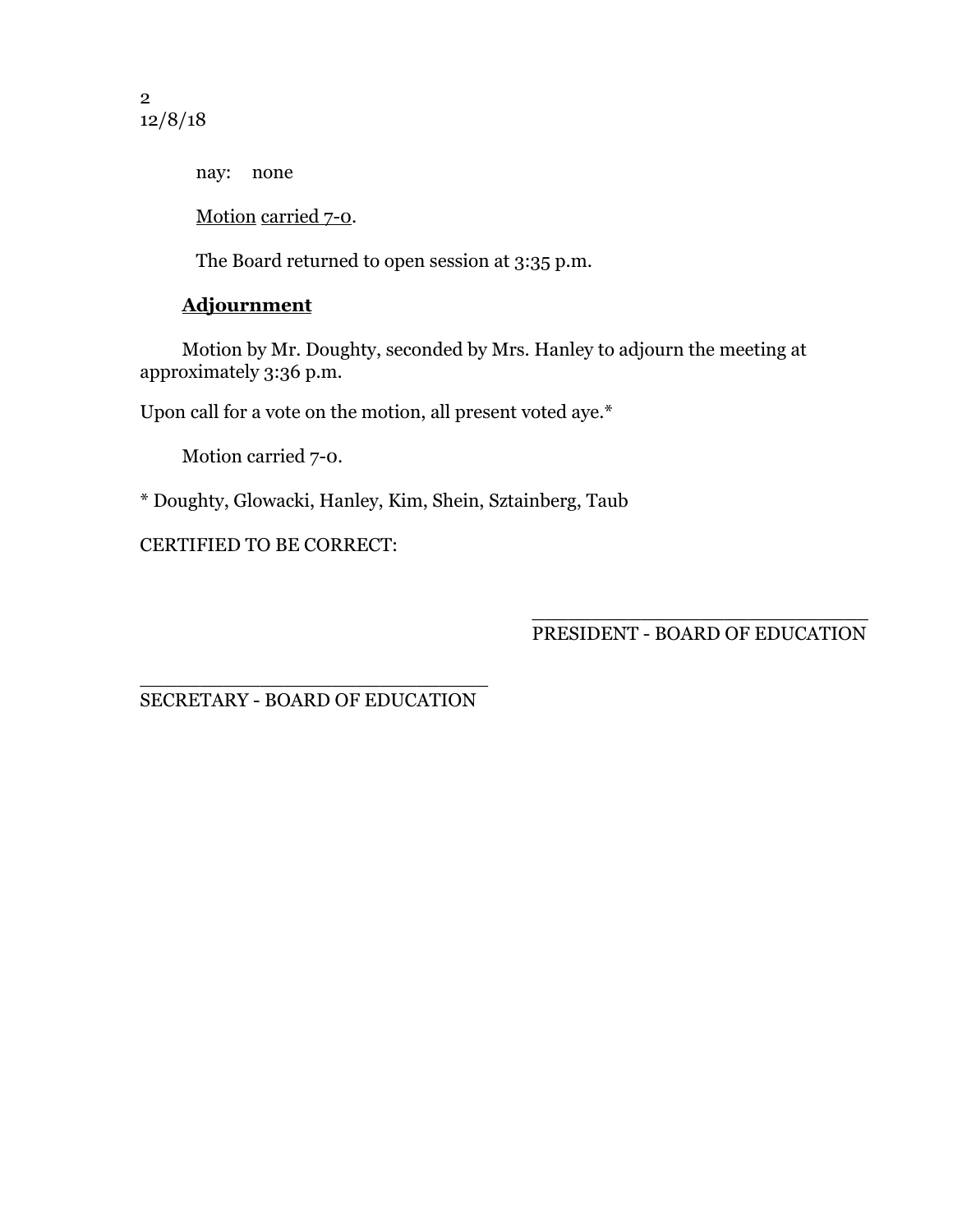### **MINUTES OF REGULAR MEETING, BOARD OF EDUCATION, SCHOOL DISTRICT #225, COOK COUNTY, ILLINOIS, DECEMBER 10, 2018**

A regular meeting of the Board of Education, School District No. 225 was held on Monday, December 10, 2018, at approximately 7:00 p.m. at Glenbrook District Office Public Meeting Room 100A, pursuant to due notice of all members and the public.

The president called the meeting to order. Upon calling of the roll, the following members answered present:

Doughty, Glowacki, Hanley, Kim, Shein, Sztainberg, Taub

Also present: Fagel, Finan, Geallis, Geddeis, Gravel, Raflores, Riggle, Swanson

### **Approval of Agenda for this Meeting**

Motion by Mr. Doughty, seconded by Mr. Taub to approve the agenda for this meeting.

Upon calling of the roll:

aye: Doughty, Glowacki, Hanley, Kim, Shein, Sztainberg, Taub

nay: none

Motion carried 7-0.

**Glenbrook Stories delayed** to later on the agenda.

### **Recognition of Community Visitors**

Community Member spoke regarding:

- CATCH (Community Action Together for Children's Health)
	- a grassroots group working to ensure children's' emotional health and well-being through collaboration with schools and other community organizations
	- Will be collaborating with our schools
	- Mentioned:
		- Website: <https://www.catchiscommunity.org/>
		- Email: [catchiscommunity@gmail.com](mailto:catchiscommunity@gmail.com)

### **Board and Superintendent Reports**

The administration provided:

a brief update on the superintendent selection process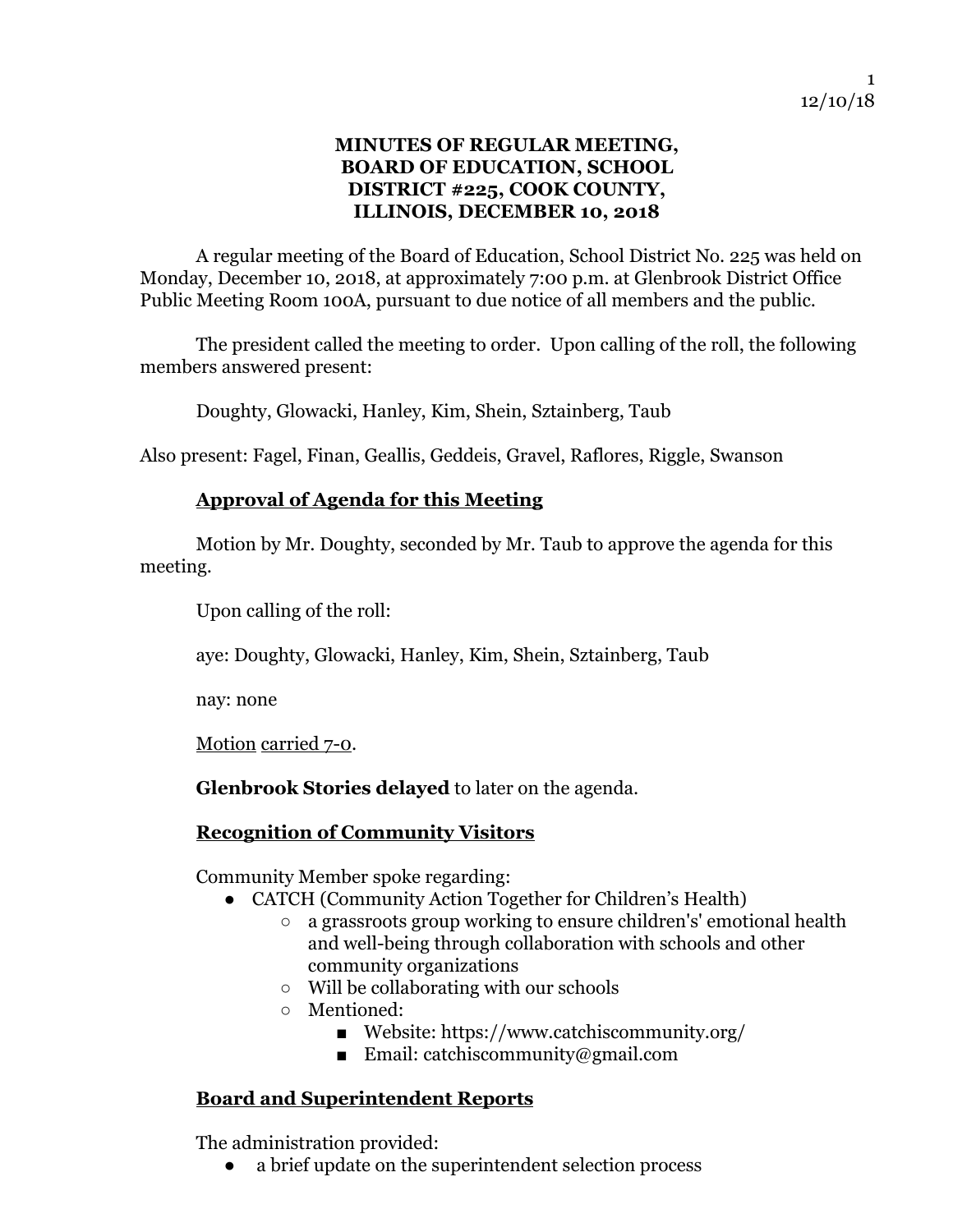- 2 12/10/18
- an update on the work of Hanover Research and the expected release of data from the recent school calendar survey

The administration provided highlights of events/celebrations at the schools.

# **Motion to Approve Consent Agenda Items**

Motion by Mr. Doughty, seconded by Mr. Glowacki to approve the following items on the consent agenda:

- 1. Appointments
	- a. Certified None

b. Support Staff

| <b>Name</b>       | Bldg | Position                         | Calendar | FTE | <b>Start</b> | <b>CAT</b> | <b>Step</b> | Salary   | <b>Hourly</b> |
|-------------------|------|----------------------------------|----------|-----|--------------|------------|-------------|----------|---------------|
| Albeker,<br>Laura | GBS  | Asst.<br>Scheduler/<br>HB Coord. | 203      | .78 | 1.7.19       | IV         | n/a         | \$40,340 | \$24.84       |
| Marx, Cary        | GBS  | Dean's Para                      | 186.5    | .22 | 10.26.18     |            | Α           | \$7,232  | \$15.51       |

2. Resignations/Terminations

a. Certified - None

b. Support Staff

| Name        | Position          | Effective | School     |
|-------------|-------------------|-----------|------------|
| Rusin, Anna | Evening Custodian | 12.3.18   | <b>GBS</b> |

3. FOIA - None

4. Approval of Accounts Payable Bills - \$2,526,921.25

5. Approval of Payroll Disbursements - \$8,107,519.00

6. Approval of Revolving Fund Reimbursement - \$30,997.79

7. Minutes

a. November 12, 2018, Regular Board Meeting

b. November 12, 2018, Closed Board Meeting

8. Gifts

| <b>Donor</b>                                                      | <b>Type of</b><br><b>Donation</b> | Description of<br><b>Donation</b>                     | <b>Purpose of</b><br><b>Donation</b> | <b>School</b><br>and Dept. | <b>Account</b><br><b>Number</b><br>$\ast$ |
|-------------------------------------------------------------------|-----------------------------------|-------------------------------------------------------|--------------------------------------|----------------------------|-------------------------------------------|
| <b>GN Hearing Company property</b><br>dba Beltone<br>Glenview, IL |                                   | 2006 Chrysler<br>Pacifica<br>VIN:2A4GF68426R<br>12572 | Use in Auto Class                    | GBS/CTE                    | N/A                                       |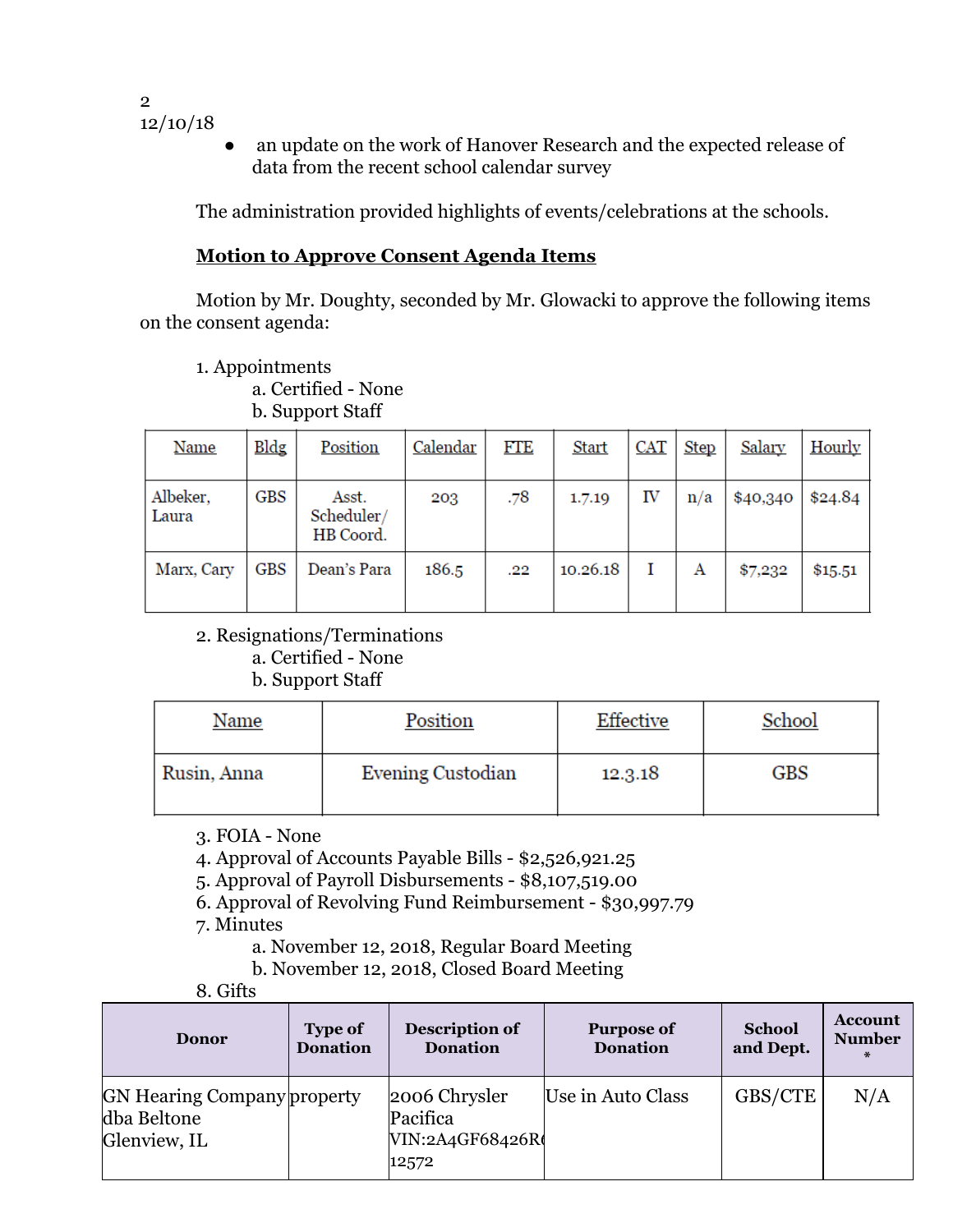| Northbrook Public<br>Library                 | property | 4 study carrels                                                                                                   | Student use in libraryGBN Library                                                         |                           | N/A    |
|----------------------------------------------|----------|-------------------------------------------------------------------------------------------------------------------|-------------------------------------------------------------------------------------------|---------------------------|--------|
| Northbrook Chamber   monetary<br>of Commerce |          | \$250.00                                                                                                          | Support of the<br><b>Business Education</b><br>classes                                    | <b>GBN CTE ENBE4100</b>   |        |
| Mrs. Maloney<br>Northbrook, IL               | property | 2002 Chevrolet<br>Cavalier LS<br>VIN:1G1JF5247271<br>89605                                                        | Use in automotive<br>classes                                                              | <b>GBN CTE</b>            | N/A    |
| Road Pictures Inc.<br>Indianapolis, IN       | monetary | \$350.00                                                                                                          | Participation in their<br>filming of a Public<br>Service<br>Announcement at<br><b>GBN</b> | GBN Fine ENDR4100<br>Arts |        |
| Road Pictures Inc.<br>Indianapolis, IN       | monetary | \$350.00                                                                                                          | Participation in their<br>filming of a Public<br>Service<br>Announcement at<br><b>GBN</b> | <b>GBN</b><br>Athletics   | 820490 |
| <b>Glenview State Bank</b>                   | Monetary | \$2,000.00                                                                                                        | Glenbrooks Speech &<br>Debate Tournament                                                  | GBS/GBN<br>Debate         | 810250 |
| 7-Eleven                                     | Property |                                                                                                                   | Glenbrooks Speech &<br>7 Cambros of coffe Debate Tournament                               | GBS/GBN<br>Debate         | 810250 |
| Allgauer's                                   | Property | Eggs, Sausage,<br>Potatoes for 100, 2<br>pan chicken strips,<br>pans of pasta/mea<br>sauce, 4 pans of<br>potatoes | <b>Glenbrooks Speech</b><br>& Debate<br>Tournament                                        | GBS/GBN<br>Debate         | 810250 |
|                                              |          |                                                                                                                   | Glenbrooks Speech<br>& Debate<br>Tournament                                               | GBS/GBN                   |        |
| Baker's Square - Niles Property              |          | 30 pies                                                                                                           | Glenbrooks Speech<br>& Debate                                                             | Debate<br>GBS/GBN         | 810250 |
| Barnaby's                                    | Property | 20 large pizzas                                                                                                   | Tournament<br>Glenbrooks Speech                                                           | Debate                    | 810250 |
| <b>Big Apple Bagels</b>                      | Property | 60 bagels                                                                                                         | & Debate<br>Tournament<br>Glenbrooks Speech                                               | GBS/GBN<br>Debate         | 810250 |
| Big Bowl                                     | Property | 500 potstickers                                                                                                   | & Debate<br>Tournament                                                                    | GBS/GBN<br>Debate         | 810250 |
| <b>Boston Blackies</b>                       | Property | 40 hamburgers                                                                                                     | Glenbrooks Speech                                                                         | GBS/GBN                   | 810250 |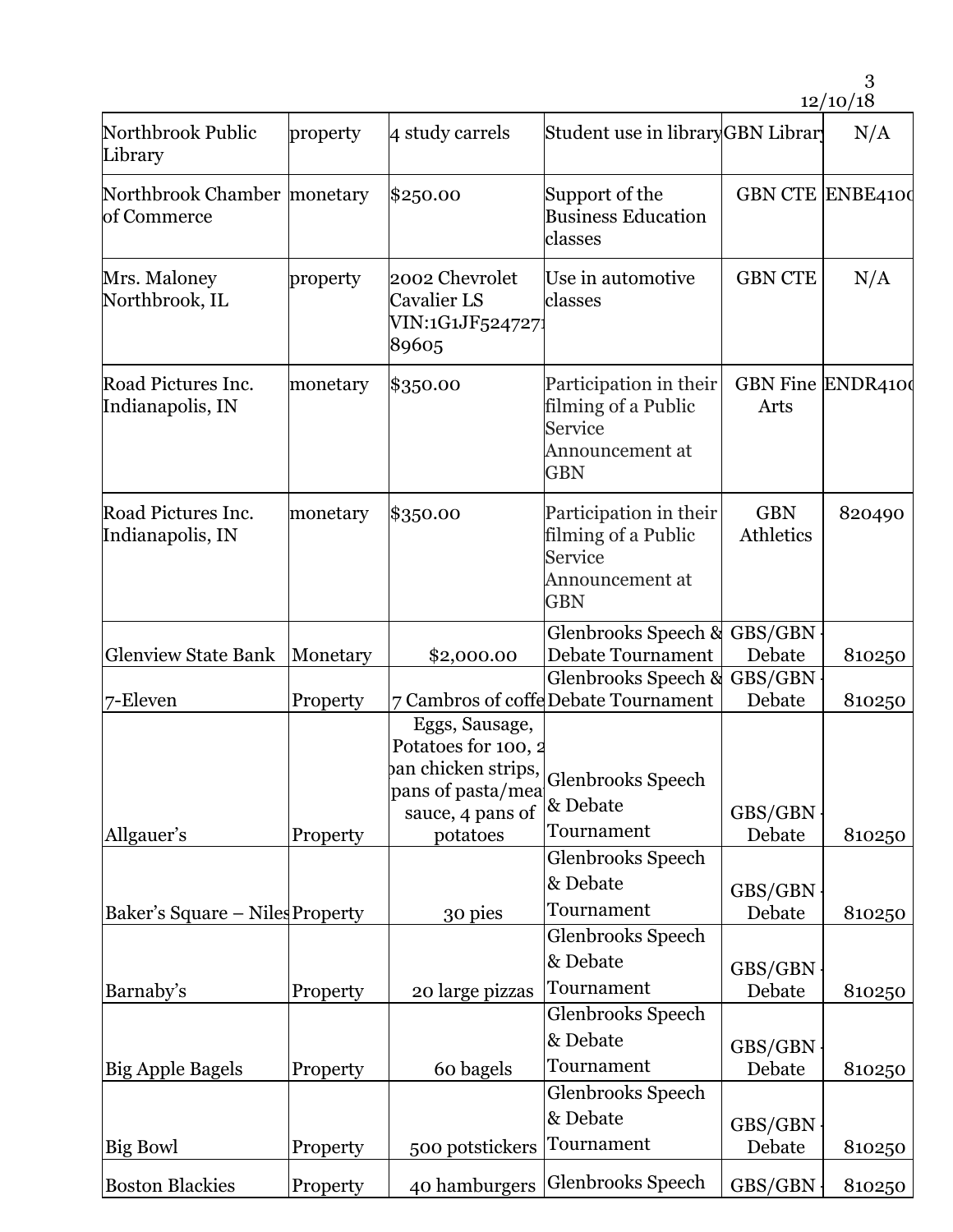|                                |          |                                     | & Debate                 | Debate            |        |
|--------------------------------|----------|-------------------------------------|--------------------------|-------------------|--------|
|                                |          |                                     | Tournament               |                   |        |
|                                |          |                                     | Glenbrooks Speech        |                   |        |
| Buffalo Wild Wings -           |          |                                     | & Debate                 | GBS/GBN           |        |
| Northbrook                     | Property | 200 wings                           | Tournament               | Debate            | 810250 |
|                                |          |                                     | Glenbrooks Speech        |                   |        |
| Buffalo Wild Wings -           |          |                                     | & Debate                 | GBS/GBN           |        |
| Skokie                         | Property | 200 wings                           | Tournament               | Debate            | 810250 |
|                                |          |                                     | Glenbrooks Speech        |                   |        |
|                                |          |                                     | & Debate                 |                   |        |
| <b>Butterfields</b>            | Property | <b>Breakfast for 100</b> Tournament |                          | GBS/GBN<br>Debate | 810250 |
|                                |          |                                     | Glenbrooks Speech        |                   |        |
|                                |          |                                     | & Debate                 |                   |        |
| California Pizza<br>Kitchen    | Property | 10 pizzas                           | Tournament               | GBS/GBN<br>Debate | 810250 |
|                                |          |                                     | Glenbrooks Speech        |                   |        |
|                                |          |                                     | & Debate                 |                   |        |
|                                |          | 150 burritos @                      | Tournament               | GBS/GBN           |        |
| Chipotle – Niles               | Property | 30% back                            | Glenbrooks Speech        | Debate            | 810250 |
|                                |          |                                     | & Debate                 |                   |        |
|                                |          | 150 burritos @                      |                          | GBS/GBN           |        |
| Chipotle - Northbrool Property |          | 30% back                            | Tournament               | Debate            | 810250 |
|                                |          |                                     | <b>Glenbrooks Speech</b> |                   |        |
|                                |          | 60 baked potatoes & Debate          |                          | GBS/GBN           |        |
| The Claim Company              | Property | 100 wings                           | Tournament               | Debate            | 810250 |
|                                |          |                                     | Glenbrooks Speech        |                   |        |
|                                |          | 2 Hummus trays/                     | & Debate                 | GBS/GBN           |        |
| The Curragh                    | Property | chopped salads                      | Tournament               | Debate            | 810250 |
|                                |          |                                     | Glenbrooks Speech        |                   |        |
|                                |          | 24 pizzas, pasta                    | & Debate                 | GBS/GBN           |        |
| D'Agostino's                   | Property | and salad                           | Tournament               | Debate            | 810250 |
|                                |          |                                     | <b>Glenbrooks Speech</b> |                   |        |
|                                |          | 5 trays of chopped & Debate         |                          | GBS/GBN           |        |
| Di Pescara                     | Property | salad                               | Tournament               | Debate            | 810250 |
|                                |          |                                     | Glenbrooks Speech        |                   |        |
| Domino's-                      |          |                                     | & Debate                 | GBS/GBN           |        |
| Northbrook                     | Property | 40 pizzas                           | Tournament               | Debate            | 810250 |
|                                |          |                                     | Glenbrooks Speech        |                   |        |
| Dunkin' Donuts-                |          |                                     | & Debate                 |                   |        |
| Willow Road –<br>Glenview      |          | 30 dozen<br>doughnuts               | Tournament               | GBS/GBN<br>Debate |        |
|                                | Property |                                     | Glenbrooks Speech        |                   | 810250 |
| Dunkin' Donuts -               |          | 16 dozen                            | & Debate                 | GBS/GBN           |        |
| Deerfield                      | Property | doughnuts                           |                          | Debate            | 810250 |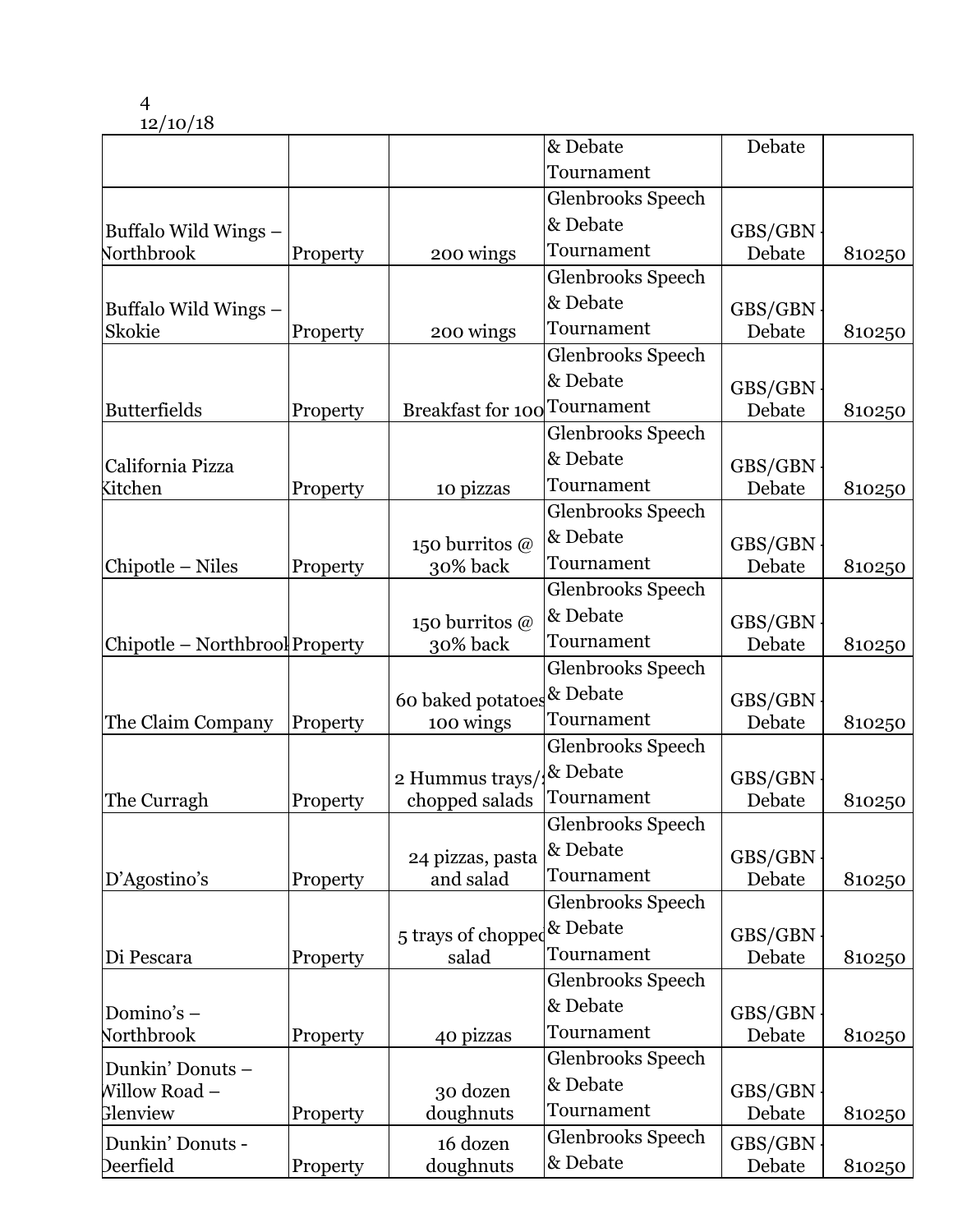|                          |          |                              | Tournament               |          |        |
|--------------------------|----------|------------------------------|--------------------------|----------|--------|
|                          |          |                              | Glenbrooks Speech        |          |        |
| Einstein Bagels -        |          |                              | & Debate                 | GBS/GBN  |        |
| Glenview (Waukegan)      | Property | 100 Bagels                   | Tournament               | Debate   | 810250 |
|                          |          |                              | <b>Glenbrooks Speech</b> |          |        |
|                          |          | Chicken, potatoes & Debate   |                          | GBS/GBN  |        |
| <b>Elegance in Meats</b> | Property | for 100                      | Tournament               | Debate   | 810250 |
|                          |          |                              | Glenbrooks Speech        |          |        |
|                          |          | 2 pans of macaron            | & Debate                 | GBS/GBN  |        |
| Elephant & Castle        | Property | and cheese                   | Tournament               | Debate   | 810250 |
|                          |          |                              | Glenbrooks Speech        |          |        |
|                          |          | 2 trays of eggs, 2           | & Debate                 | GBS/GBN  |        |
| Elly's Pancakes          | Property | trays of pancakes Tournament |                          | Debate   | 810250 |
|                          |          |                              | <b>Glenbrooks Speech</b> |          |        |
|                          |          | 2 trays of baked             | & Debate                 | GBS/GBN  |        |
| <b>Food Stuffs</b>       | Property | goods                        | Tournament               | Debate   | 810250 |
|                          |          |                              | Glenbrooks Speech        |          |        |
|                          |          |                              | & Debate                 | GBS/GBN  |        |
| Francesca's North        | Property | 2 salad trays                | Tournament               | Debate   | 810250 |
|                          |          |                              | <b>Glenbrooks Speech</b> |          |        |
| Fresh Farms -            |          |                              | & Debate                 | GBS/GBN  |        |
| Wheeling                 | Property | 5 cases of water             | Tournament               | Debate   | 810250 |
|                          |          |                              | Glenbrooks Speech        |          |        |
|                          |          |                              | & Debate                 | GBS/GBN  |        |
| Fresh Thyme              | Property | Cases of water               | Tournament               | - Debate | 810250 |
|                          |          |                              | Glenbrooks Speech        |          |        |
|                          |          | Tray of Ham and & Debate     |                          | GBS/GBN  |        |
| Georgie V's              | Property | Greek salad                  | Tournament               | - Debate | 810250 |
|                          |          |                              | Glenbrooks Speech        |          |        |
|                          |          |                              | & Debate                 | GBS/GBN  |        |
| Glen Club                | Property | Pasta for 25                 | Tournament               | - Debate | 810250 |
|                          |          | 160 hot dogs, 4              | Glenbrooks Speech        |          |        |
|                          |          | trays of cheese              | & Debate                 | GBS/GBN  |        |
| <b>Granite City</b>      | Property | quesadillas                  | Tournament               | - Debate | 810250 |
|                          |          |                              | Glenbrooks Speech        |          |        |
|                          |          | Spinach and                  | & Debate                 | GBS/GBN  |        |
| <b>Greek Feast</b>       | Property | cheese pies                  | Tournament               | - Debate | 810250 |
|                          |          | Greek salad tray,            | Glenbrooks Speech        |          |        |
|                          |          | Quinoa tray,                 | & Debate                 | GBS/GBN  |        |
| <b>Grill House</b>       | Property | Chicken gyros                | Tournament               | - Debate | 810250 |
| Gusto                    | Property | 2 trays of pasta             | Glenbrooks Speech        | GBS/GBN  | 810250 |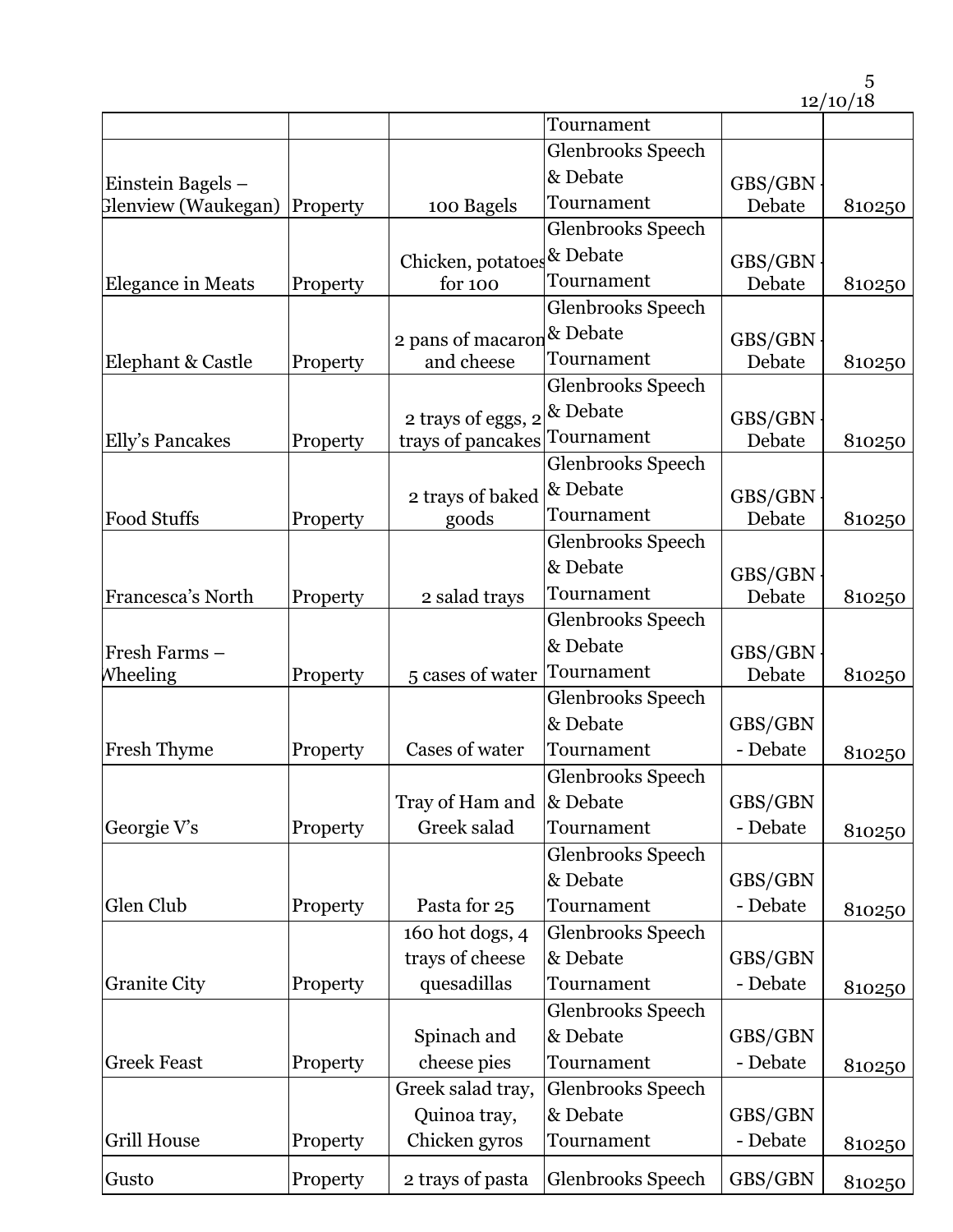|                            |          |                     | & Debate                 | - Debate |        |
|----------------------------|----------|---------------------|--------------------------|----------|--------|
|                            |          |                     | Tournament               |          |        |
|                            |          |                     | Glenbrooks Speech        |          |        |
| $Hackney's -$              |          | 50 Chicken          | & Debate                 | GBS/GBN  |        |
| Glenview                   | Property | <b>Caesar Wraps</b> | Tournament               | - Debate | 810250 |
|                            |          | 30 loaves of        |                          |          |        |
|                            |          | bread, 15 bags of   |                          |          |        |
|                            |          | dinner rolls, 15    | Glenbrooks Speech        |          |        |
|                            |          | bags of sesame      | & Debate                 | GBS/GBN  |        |
| <b>Highland Baking</b>     | Property | rolls               | Tournament               | - Debate | 810250 |
|                            |          |                     | Glenbrooks Speech        |          |        |
|                            |          |                     | & Debate                 | GBS/GBN  |        |
| Hole in the Wall           | Property | 8 trays of salad    | Tournament               | - Debate | 810250 |
|                            |          |                     | Glenbrooks Speech        |          |        |
|                            |          |                     | & Debate                 | GBS/GBN  |        |
| Il Forno                   | Property | 10 cheese pizzas    | Tournament               | - Debate | 810250 |
|                            |          |                     | Glenbrooks Speech        |          |        |
|                            |          |                     | & Debate                 | GBS/GBN  |        |
| Il Porcellino              | Property | Pasta and salad     | Tournament               | - Debate | 810250 |
|                            |          |                     | Glenbrooks Speech        |          |        |
| <b>International House</b> |          | 2 trays of          | & Debate                 | GBS/GBN  |        |
| of Pancakes                | Property | pancakes            | Tournament               | - Debate | 810250 |
|                            |          |                     | Glenbrooks Speech        |          |        |
| Jake's Pizza -             |          |                     | & Debate                 | GBS/GBN  |        |
| Northbrook                 | Property | 5 large pizzas      | Tournament               | - Debate | 810250 |
|                            |          |                     | Glenbrooks Speech        |          |        |
| Jerry's Fruit &            |          |                     | & Debate                 | GBS/GBN  |        |
| Garden                     | Property | Cases of fruit      | Tournament               | - Debate | 810250 |
| Jewel-Osco -               |          |                     | Glenbrooks Speech        |          |        |
| Waukegan Rd,               |          | 10 cases of water,  | & Debate                 | GBS/GBN  |        |
| Glenview                   | Property | cases of fruit      | Tournament               | - Debate | 810250 |
|                            |          |                     | <b>Glenbrooks Speech</b> |          |        |
| Jewel-Osco - Patriot       |          | 10 cases of water,  | & Debate                 | GBS/GBN  |        |
| Blvd, Glenview             | Property | cases of fruit      | Tournament               | - Debate | 810250 |
|                            |          |                     | Glenbrooks Speech        |          |        |
| Jewel-Osco -               |          |                     | & Debate                 | GBS/GBN  |        |
| Deerfield                  | Monetary | \$25 gift card      | Tournament               | - Debate | 810250 |
|                            |          |                     | Glenbrooks Speech        |          |        |
| Jimmy John's -             |          | 4 sandwich          | & Debate                 | GBS/GBN  |        |
| Glenview                   | Property | platters            | Tournament               | - Debate | 810250 |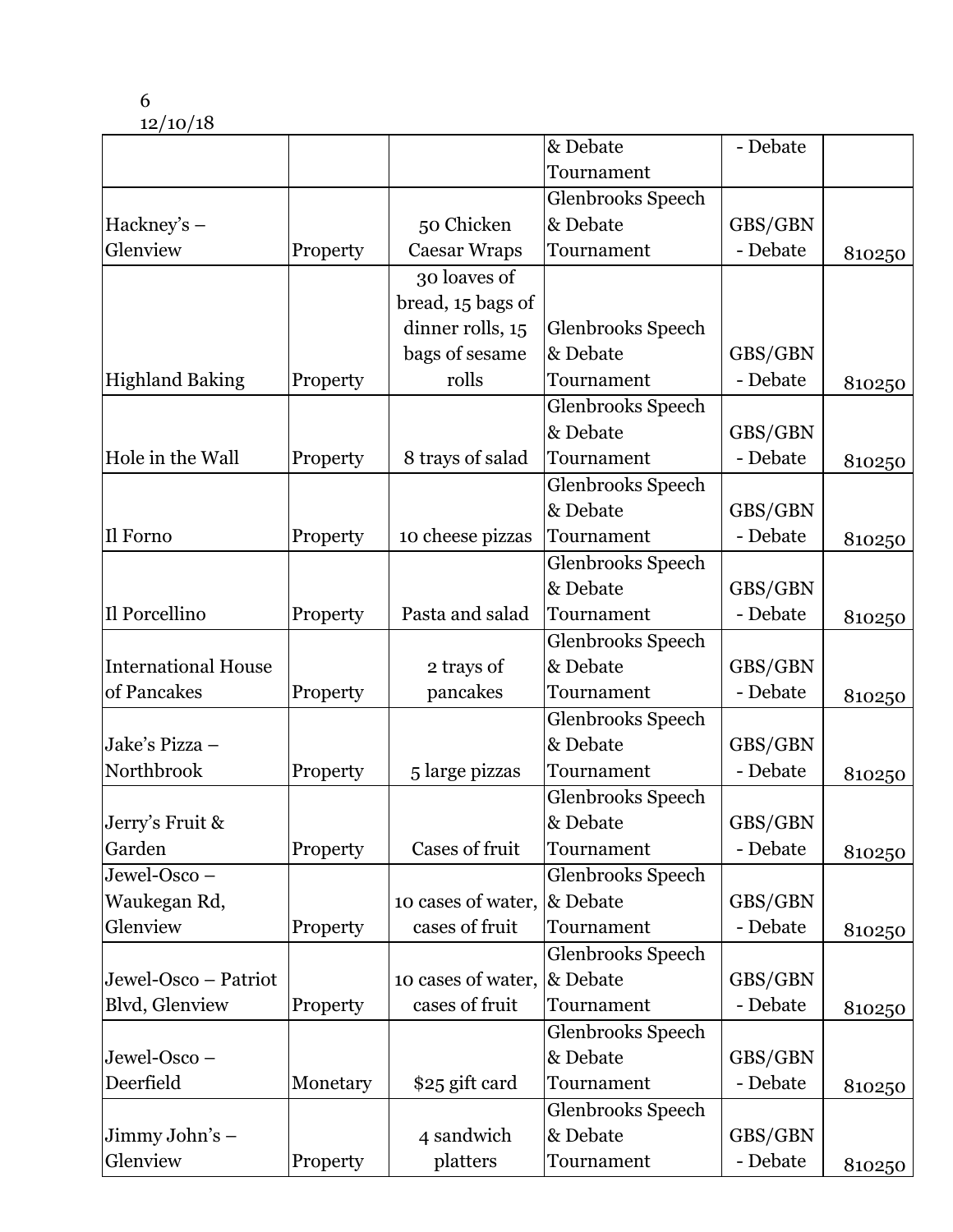|                            |          |                                       | Glenbrooks Speech<br>& Debate         |                     |        |
|----------------------------|----------|---------------------------------------|---------------------------------------|---------------------|--------|
| Jimmy John's –<br>Wilmette |          |                                       | Tournament                            | GBS/GBN<br>- Debate |        |
|                            | Property | Subs for 30                           |                                       |                     | 810250 |
|                            |          | Chicken and                           | Glenbrooks Speech                     |                     |        |
| Johnny's Kitchen and       |          | mashed potatoes                       | & Debate                              | GBS/GBN             |        |
| Tap                        | Property | for $150$                             | Tournament                            | - Debate            | 810250 |
|                            |          |                                       | Glenbrooks Speech                     |                     |        |
|                            |          |                                       | & Debate                              | GBS/GBN             |        |
| Kamehachi                  | Property | 100 potstickers                       | Tournament                            | - Debate            | 810250 |
|                            |          |                                       | <b>Glenbrooks Speech</b>              |                     |        |
|                            |          | 1 tray of chicken                     | & Debate                              | GBS/GBN             |        |
| Krua Thai                  | Property | fried rice                            | Tournament                            | - Debate            | 810250 |
|                            |          | Green/Red                             |                                       |                     |        |
|                            |          | chilaquietes,                         |                                       |                     |        |
|                            |          | Mexican rice,                         | Glenbrooks Speech                     |                     |        |
|                            |          | sour cream and                        | & Debate                              | GBS/GBN             |        |
| La Taquiza                 | Property | cheese                                | Tournament                            | - Debate            | 810250 |
|                            |          |                                       | Glenbrooks Speech                     |                     |        |
|                            |          | Pan of Mexican                        | & Debate                              | GBS/GBN             |        |
| Lalo's                     | Property | rice                                  | Tournament                            | - Debate            | 810250 |
|                            |          |                                       | Glenbrooks Speech                     |                     |        |
|                            |          | Trays of chicken                      | & Debate                              | GBS/GBN             |        |
| Landmark Inn               | Property | fingers                               | Tournament                            | - Debate            | 810250 |
|                            |          |                                       | Glenbrooks Speech                     |                     |        |
|                            |          | 25 turkey                             | & Debate                              | GBS/GBN             |        |
| Love's Yogurt              | Property | sandwiches                            | Tournament                            | - Debate            | 810250 |
|                            |          |                                       | Glenbrooks Speech                     |                     |        |
| Mariano's - Capital        |          |                                       | & Debate                              | GBS/GBN             |        |
| Drive - Northbrook         | Monetary | \$25.00 gift card                     | Tournament                            | - Debate            | 810250 |
|                            |          |                                       | Glenbrooks Speech                     |                     |        |
| Mariano's - Skokie         |          |                                       | & Debate                              | GBS/GBN             |        |
| Blvd - Northbrook          | Property | 8 cases of water                      | Tournament                            | - Debate            | 810250 |
|                            |          | 10 large pizzas, 2                    | Glenbrooks Speech                     |                     |        |
| Mario's Pizza -            |          | pasta trays, 2                        | & Debate                              | GBS/GBN             |        |
| Northbrook                 | Property | garlic bread trays                    | Tournament                            | - Debate            |        |
|                            |          |                                       |                                       |                     | 810250 |
|                            |          | 3 cases of orange<br>juice, 1 case of |                                       |                     |        |
|                            |          |                                       |                                       |                     |        |
|                            |          | granola bars, 30                      |                                       |                     |        |
|                            |          |                                       | bags of pretzels, 2 Glenbrooks Speech |                     |        |
|                            |          | cases of animal                       | & Debate                              | GBS/GBN             |        |
| Mark Vend                  | Property | crackers, 2 cases                     | Tournament                            | - Debate            | 810250 |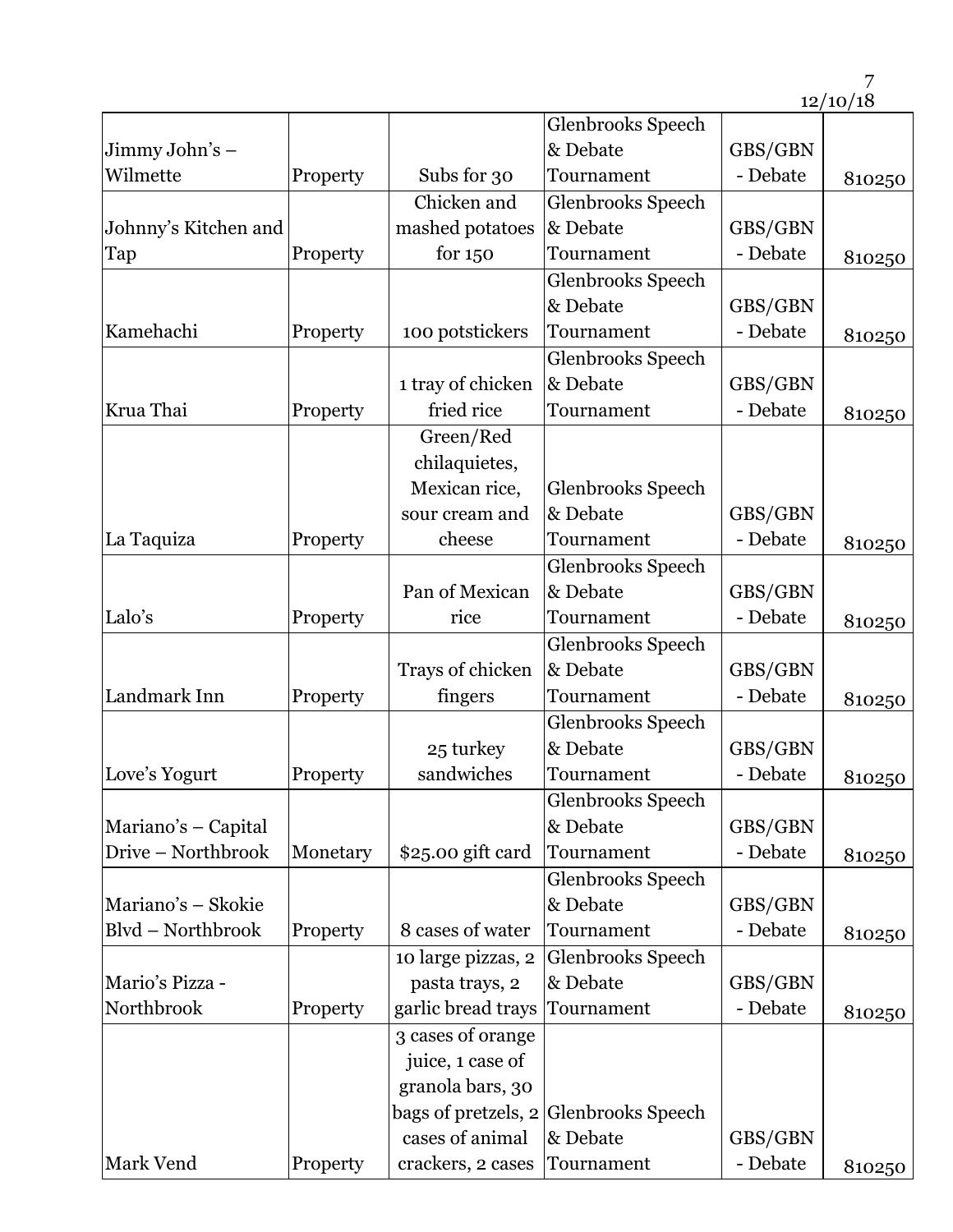|                      |          | of fruit snacks         |                                     |          |        |
|----------------------|----------|-------------------------|-------------------------------------|----------|--------|
| Marriott Courtyard - |          |                         | Glenbrooks Speech                   |          |        |
| Highland             |          |                         | & Debate                            | GBS/GBN  |        |
| Park/Deerfield       | Monetary | Free hotel night        | Tournament                          | - Debate | 810250 |
|                      |          | 15 dozen                | Glenbrooks Speech                   |          |        |
|                      |          | bagels/cream            | & Debate                            | GBS/GBN  |        |
| Max & Benny's        | Property | cheese                  | Tournament                          | - Debate | 810250 |
|                      |          | 100 hamburgers          | Glenbrooks Speech                   |          |        |
| $McDonald's -$       |          | and 2 cases of          | & Debate                            | GBS/GBN  |        |
| Glenview             | Property | water                   | Tournament                          | - Debate | 810250 |
|                      |          |                         | Glenbrooks Speech                   |          |        |
|                      |          |                         | & Debate                            | GBS/GBN  |        |
| Meatheads            | Property | 60 hamburgers           | Tournament                          | - Debate | 810250 |
|                      |          |                         | Glenbrooks Speech                   |          |        |
|                      |          | <b>Falafel Tray for</b> | & Debate                            | GBS/GBN  |        |
| Mizrahi Grill        | Property | 20                      | Tournament                          | - Debate | 810250 |
|                      |          | Chicken, Steak,         | Glenbrooks Speech                   |          |        |
|                      |          | Falafel,                | & Debate                            | GBS/GBN  |        |
| Naf Naf Grill        | Property | Shawarma for 50         | Tournament                          | - Debate | 810250 |
|                      |          | 44 pizzas, four         |                                     |          |        |
|                      |          | pans of pasta,          |                                     |          |        |
|                      |          | four veggie trays,      | Glenbrooks Speech                   |          |        |
|                      |          | tray of turkey          | & Debate                            | GBS/GBN  |        |
| North Branch         | Property | wraps                   | Tournament                          | - Debate | 810250 |
|                      |          |                         | Glenbrooks Speech                   |          |        |
|                      |          |                         | & Debate                            | GBS/GBN  |        |
| Once Upon a Deli     | Property | <b>Bagels</b>           | Tournament                          | - Debate | 810250 |
|                      |          |                         | Glenbrooks Speech                   |          |        |
|                      |          |                         | & Debate                            | GBS/GBN  |        |
| Omega Restaurant     | Monetary | \$20.00 gift card       | Tournament                          | - Debate | 810250 |
| Panera Bread -       |          |                         | Glenbrooks Speech                   |          |        |
| Milwaukee Ave -      |          | Breads, Muffins,        | & Debate                            | GBS/GBN  |        |
| <b>Niles</b>         | Property | <b>Bagels</b>           | Tournament                          | - Debate | 810250 |
|                      |          |                         | Glenbrooks Speech                   |          |        |
|                      |          |                         | & Debate                            | GBS/GBN  |        |
| Pizano's             | Property | 50 large pizzas         | Tournament                          | - Debate | 810250 |
|                      |          |                         | Glenbrooks Speech                   |          |        |
|                      |          | Potatoes & pork         | & Debate                            | GBS/GBN  |        |
| Plateia              | Property | skewers for 50          | Tournament                          | - Debate | 810250 |
| Portillo's           | Property |                         | Tray of chocolate Glenbrooks Speech | GBS/GBN  | 810250 |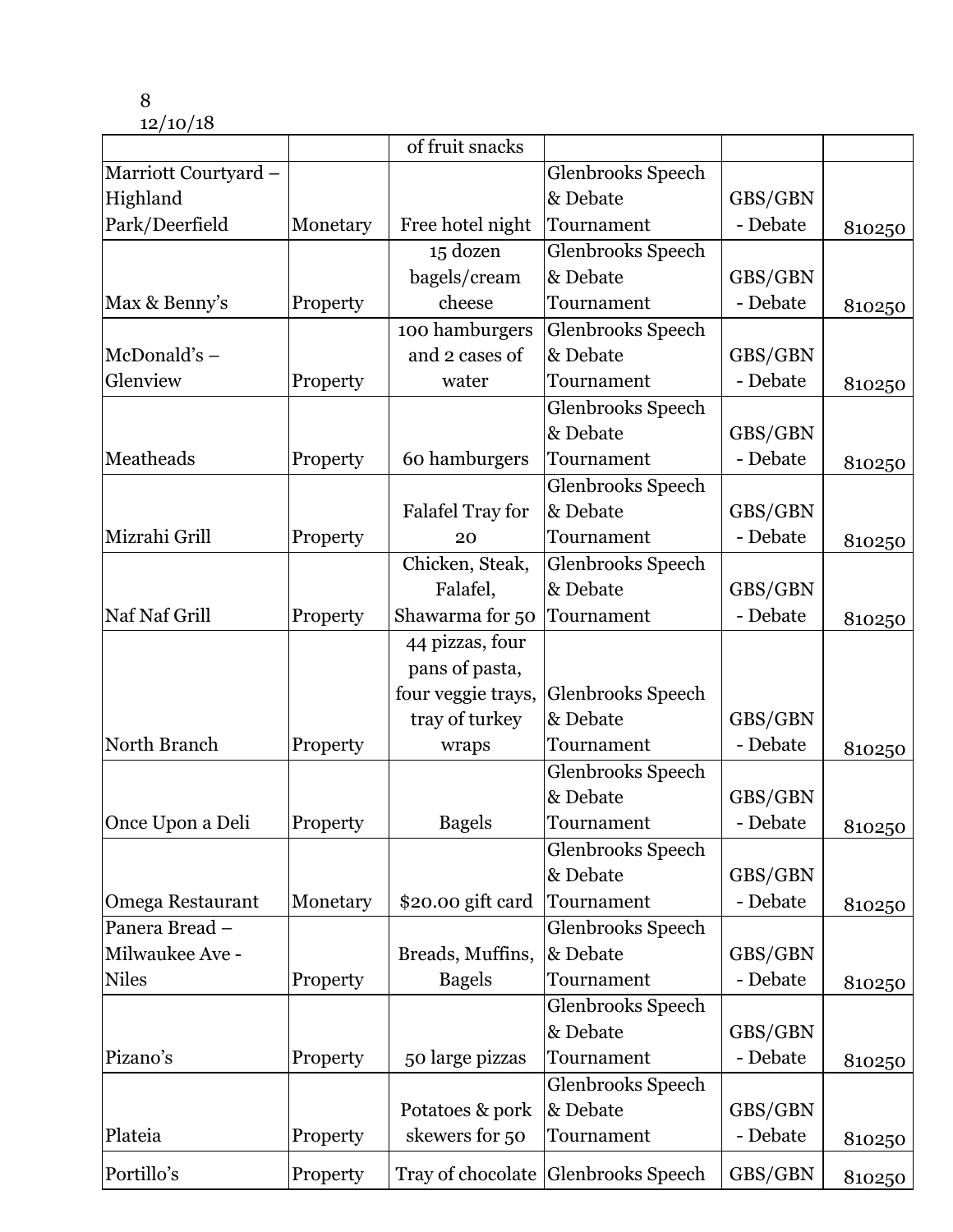9

|                             |          |                    |                          |          | 12/10/18 |
|-----------------------------|----------|--------------------|--------------------------|----------|----------|
|                             |          | cake, 150 steak    | & Debate                 | - Debate |          |
|                             |          | sandwiches         | Tournament               |          |          |
|                             |          |                    | <b>Glenbrooks Speech</b> |          |          |
| <b>Red Rooster Catering</b> |          |                    | & Debate                 | GBS/GBN  |          |
| & Deli                      | Property | Sandwich platter   | Tournament               | - Debate | 810250   |
|                             |          |                    | Glenbrooks Speech        |          |          |
| Renaissance Chicago         |          |                    | & Debate                 | GBS/GBN  |          |
| - Northshore                | Property | 100 bananas        | Tournament               | - Debate | 810250   |
|                             |          |                    | Glenbrooks Speech        |          |          |
|                             |          | 4 trays of fried   | & Debate                 | GBS/GBN  |          |
| Ron of Japan                | Property | rice               | Tournament               | - Debate | 810250   |
|                             |          |                    | Glenbrooks Speech        |          |          |
| Ruth Chris'                 |          | 30 steak           | & Debate                 | GBS/GBN  |          |
| Steakhouse                  | Property | sandwiches         | Tournament               | - Debate | 810250   |
|                             |          |                    | Glenbrook Speech &       | GBS/GBN  |          |
| <b>SF Management</b>        | Monetary | \$150.00           | <b>Debate Tournament</b> | - Debate | 810250   |
|                             |          |                    | Glenbrooks Speech        |          |          |
|                             |          |                    | & Debate                 | GBS/GBN  |          |
| Spiro's Deli                | Property | 2 trays of pasta   | Tournament               | - Debate | 810250   |
|                             |          | 12 Cambros of      | Glenbrooks Speech        |          |          |
| Starbucks -                 |          | Coffee plus 1000   | & Debate                 | GBS/GBN  |          |
| Northbrook                  | Property | cups               | Tournament               | - Debate | 810250   |
|                             |          | 2 noodle trays     | Glenbrooks Speech        |          |          |
|                             |          | and 2 fried rice   | & Debate                 | GBS/GBN  |          |
| <b>Stir Crazy</b>           | Property | trays              | Tournament               | - Debate | 810250   |
|                             |          |                    | Glenbrooks Speech        |          |          |
| Subway – Glenview           |          |                    | & Debate                 | GBS/GBN  |          |
| (Glenview Rd)               | Property | 2 cartons of chips | Tournament               | - Debate | 810250   |
|                             |          |                    | Glenbrooks Speech        |          |          |
| Subway $-$                  |          | 2 trays of sub     | & Debate                 | GBS/GBN  |          |
| Northbrook                  | Property | sandwiches         | Tournament               | - Debate | 810250   |
|                             |          | 10 cases of water, |                          |          |          |
|                             |          | 4 cases of yogurt, |                          |          |          |
|                             |          | 100 bags of chips, | Glenbrooks Speech        |          |          |
|                             |          | 100 bags of        | & Debate                 | GBS/GBN  |          |
| <b>Sunset Foods</b>         | Property | pretzels           | Tournament               | - Debate | 810250   |
|                             |          |                    | Glenbrooks Speech        |          |          |
|                             |          |                    | & Debate                 | GBS/GBN  |          |
| Tony and Bruno's            | Property | 5 pizzas           | Tournament               | - Debate | 810250   |
| Trader Joe's –              |          | Containers of      | Glenbrooks Speech        | GBS/GBN  |          |
| Northbrook                  | Property | fried rice         | & Debate                 | - Debate | 810250   |
|                             |          |                    |                          |          |          |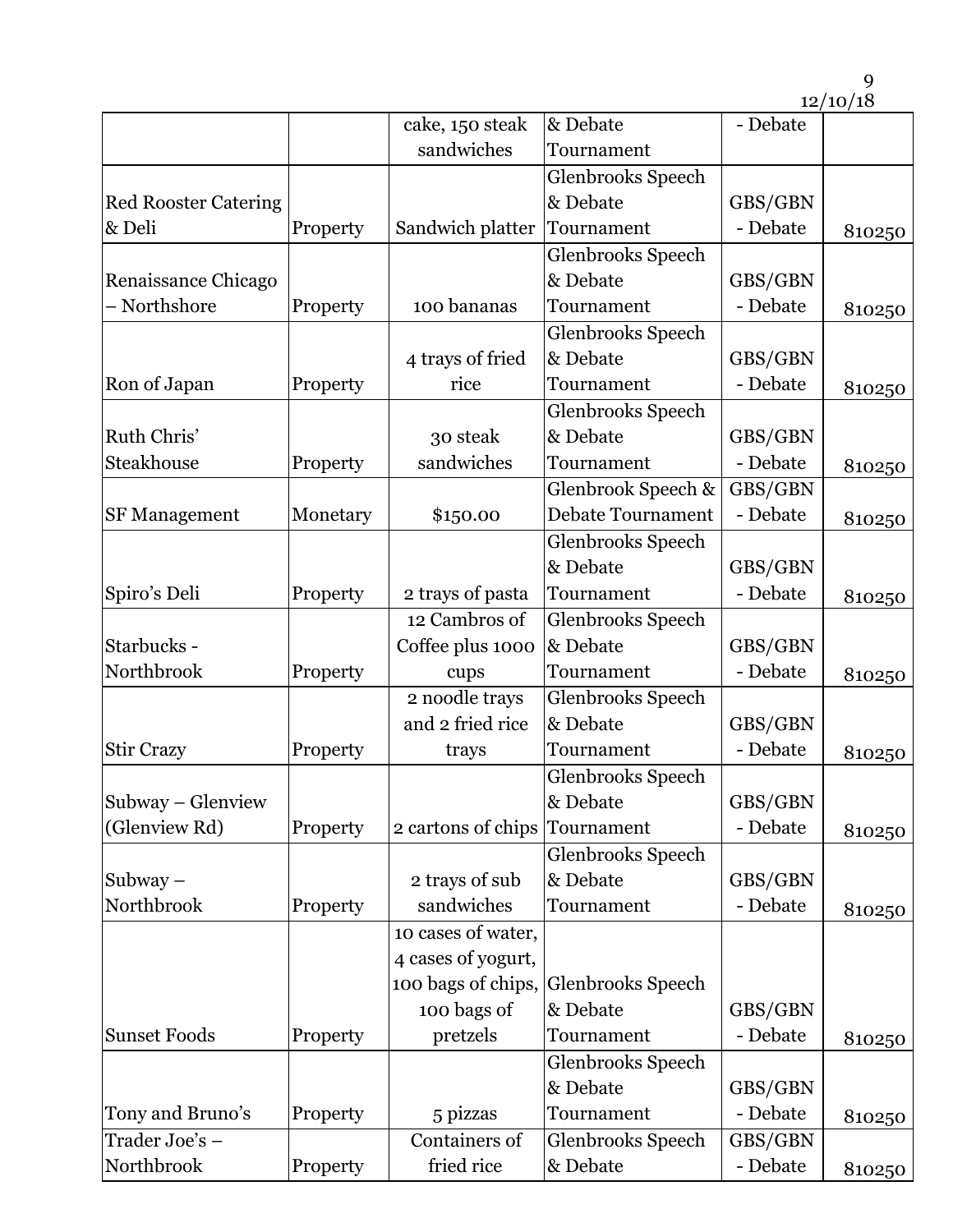|                                   |          |                           | Tournament                         |                |        |
|-----------------------------------|----------|---------------------------|------------------------------------|----------------|--------|
|                                   |          |                           | Glenbrooks Speech                  |                |        |
|                                   |          |                           | & Debate                           | GBS/GBN        |        |
| <b>Upper Crust Bagels</b>         | Property | 16 dozen bagel            | Tournament                         | - Debate       | 810250 |
|                                   |          |                           | Glenbrooks Speech                  |                |        |
|                                   |          |                           | & Debate                           | GBS/GBN        |        |
| Wildfire - Glenview               | Property | Chopped salad             | Tournament                         | - Debate       | 810250 |
|                                   |          | Boneless chicken          |                                    |                |        |
|                                   |          |                           | wings/sauces and Glenbrooks Speech |                |        |
|                                   |          | Spinach/Artichok & Debate |                                    | GBS/GBN        |        |
| <b>Yard House</b>                 | Property | e Dip                     | Tournament                         | - Debate       | 810250 |
|                                   |          |                           | Glenbrooks Speech                  |                |        |
|                                   |          |                           | & Debate                           | GBS/GBN        |        |
| Your Pie                          | Property | 20 pizzas                 | Tournament                         | - Debate       | 810250 |
| Westway Gas & Wash Monetary       |          | \$843.00                  | <b>Canned Food Drive</b>           |                |        |
| Co                                |          |                           |                                    | <b>GBS SAO</b> | 830990 |
| Waterway Gas & WashMonetary<br>Co |          | \$1,000.00                | <b>Food Drive</b>                  | <b>GBN SAO</b> | 820990 |

9. Semi-Annual Review of Closed Session Minutes and Recordings

10. GBS Model UN Team to International Conference, Washington, DC

- 11. GBN Model UN Team to National Conference, New York, NY
- 12. GBS Japanese Exchange, March 2-8, 2019
- 13. GBS Baseball Team Trip to Murfreesboro, TN
- 14. GBN Band Trip to London, January 2020
- 15. GBN French Exchange Program 2019

Upon calling of the roll:

aye: Doughty, Glowacki, Hanley, Kim, Shein, Sztainberg, Taub

nay: none

Motion carried 7-0.

# **Public Hearing: Truth in Taxation Hearing on the Estimated Levy**

Dr. Riggle declared the public hearing open at 7:12 p.m.

Community Member spoke regarding:

- Concerns about tax spending and the effect on citizens, seniors and businesses
	- Private sector spending vs. government sector spending
	- Personnel costs and the union contract
- $h_{\text{max}}$  and document doctors. The state  $\sigma$  and  $\sigma$  are  $\sigma$   $\sigma$  and  $\sigma$ ○ Increase in administrator count over the years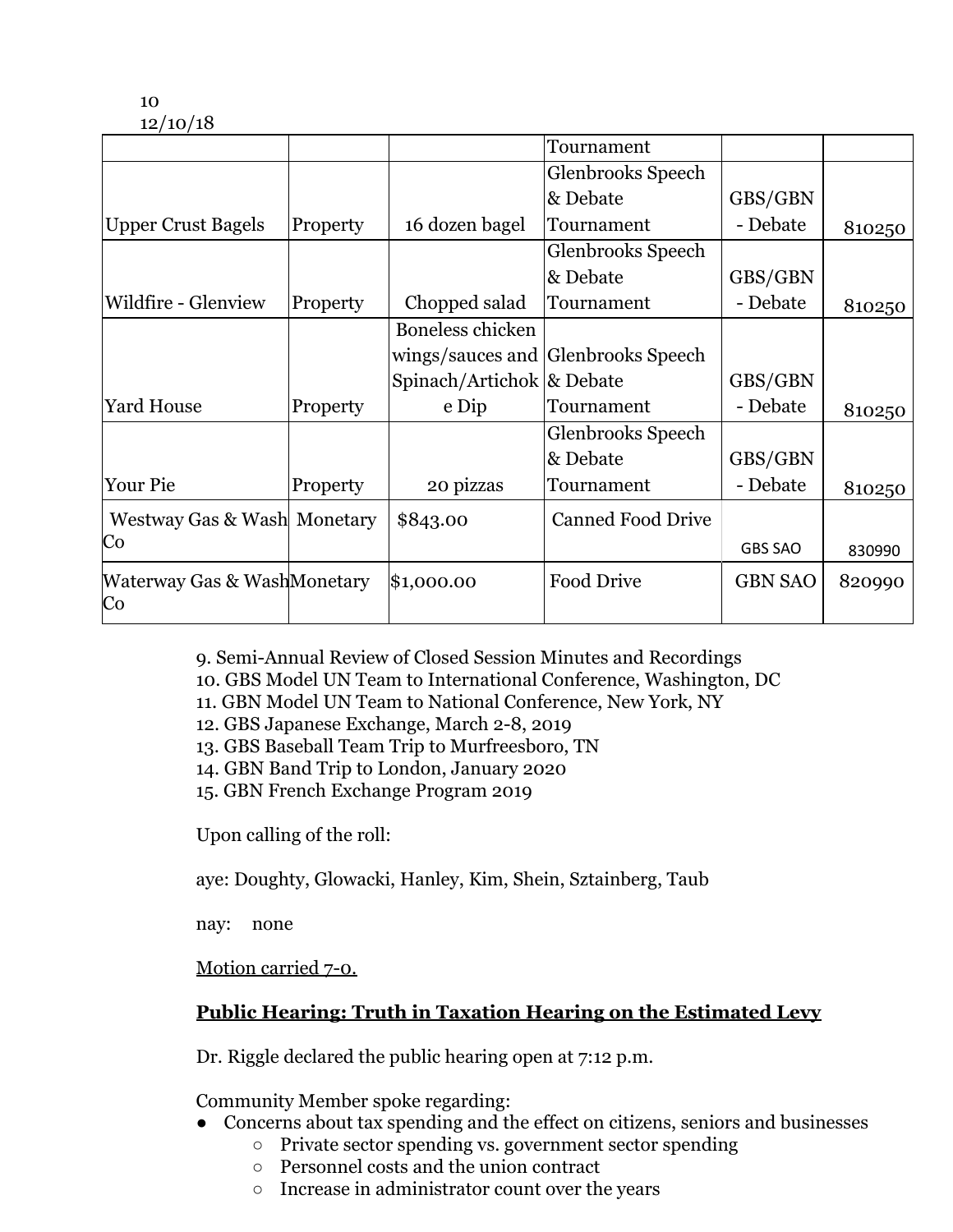- Class size
- Teacher/Administration ratio
- Capital expenditures are out of control
- Marginal cost of capital projects
- 185 day school year vs private sector work calendar
- The cost of the new furniture expenditure
- Spending levels and asked the Board to reconsider
- His belief that it is a conflict of interest for board members to have students in the schools
- Students' education, he noted he would like our students to get best education, but stated they do not need all the luxuries (food courts, health club, etc.)
- Wisconsin's funding of school
- The Glenbrook's being a good district

After a second call for those interested in commenting on the proposed tax levy and hearing no one, Dr. Riggle declared the public hearing closed at 7:25 p.m..

### **Discussion/Action: Tax Levy for 2018**

The administration reminded the Board that the tax levy was presented and discussed with the Finance Committee and with the entire Board. The Board approved a resolution regarding the estimated tax levy and directed the administration to publish the estimated levy amounts which was done the week of November 29.

The administration summarized the Board action requested this evening and the reasoning for the action.

In response to board members' questions, the administration:

- Explained the difference between a special tax and a regular tax
- Noted the district is expected to be debt free in January 2027
- Provided clarification on the reasoning for the debt extension
- Explained the benefits to the taxpayers of being debt free
- Noted Debt Services is approximately 12% and declining
- Reviewed the abatement process

The administration stated the Tax Levy for 2018 will be filed with County CLerk.

### **Motion to Approve the Resolution to Levy 2018 Taxes**

Motion by Mr. Doughty, seconded by Mrs. Hanley to Approve the Resolution to Levy 2018 Taxes.

Upon calling of the roll:

aye: Doughty, Glowacki, Hanley, Kim, Shein, Sztainberg, Taub

nay: none

https://docs.google.com/docs.ao/docs.google.com/document/document/document/document/document/document/document<br>And for the communication of the communication of the communication of the communication of the communication Motion carried 7-0.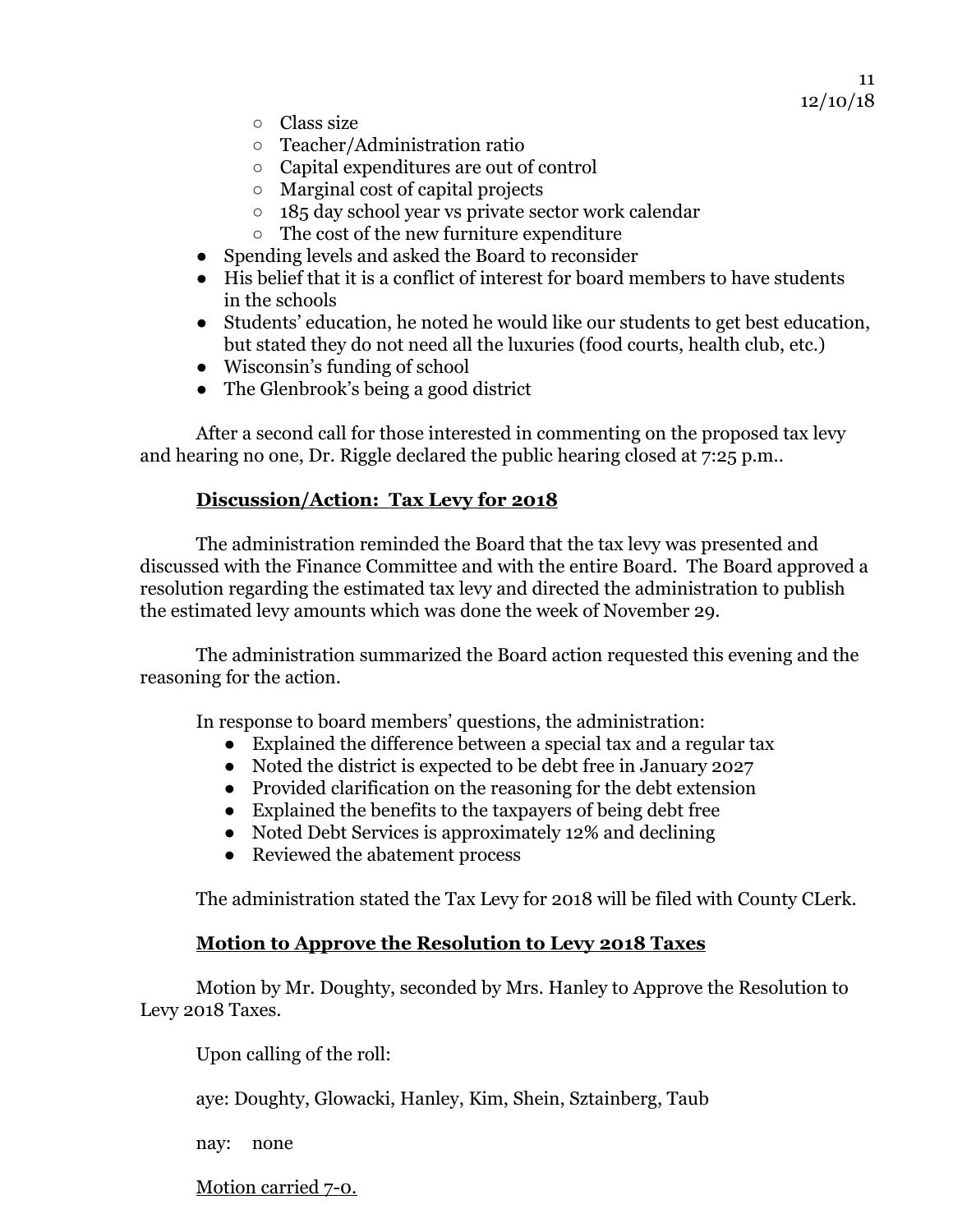### **Motion to Approve the Resolution Regarding Application of Loss and Cost Factor to 2018 Tax Levies**

Motion by Mr. Doughty, seconded by Mr. Glowacki to Approve the Resolution Regarding Application of Loss and Cost Factor to 2018 Tax Levies

Upon calling of the roll:

aye: Doughty, Glowacki, Hanley, Kim, Shein, Sztainberg, Taub nay: none

Motion carried 7-0.

### **Motion to Approve the Resolution to Instruct County Clerk How to Apportion 2018 Tax Levy Extension Required**

Motion by Mr. Doughty, seconded by Dr. Sztainberg to Approve the Resolution to Instruct County Clerk How to Apportion 2018 Tax Levy Extension Required

Upon calling of the roll:

aye: Doughty, Glowacki, Hanley, Kim, Shein, Sztainberg, Taub nay: none

Motion carried 7-0.

### **Motion to Approve the Resolution Authorizing a Supplemental Property Tax Levy to Pay the Principal and Interest on Outstanding Limited Bonds**

Motion by Mr. Doughty, seconded by Mrs. Hanley to Approve the Resolution Authorizing a Supplemental Property Tax Levy to Pay the Principal and Interest on Outstanding Limited Bonds

Upon calling of the roll:

aye: Doughty, Glowacki, Hanley, Kim, Shein, Sztainberg, Taub nay: none

Motion carried 7-0.

### **Glenbrook Stories**

Ms. Geddeis recognized Natalie Sandlow, a sophomore cross country runner at GBN who has achieved a first for girls at the school by placing 21st in the recent state meet.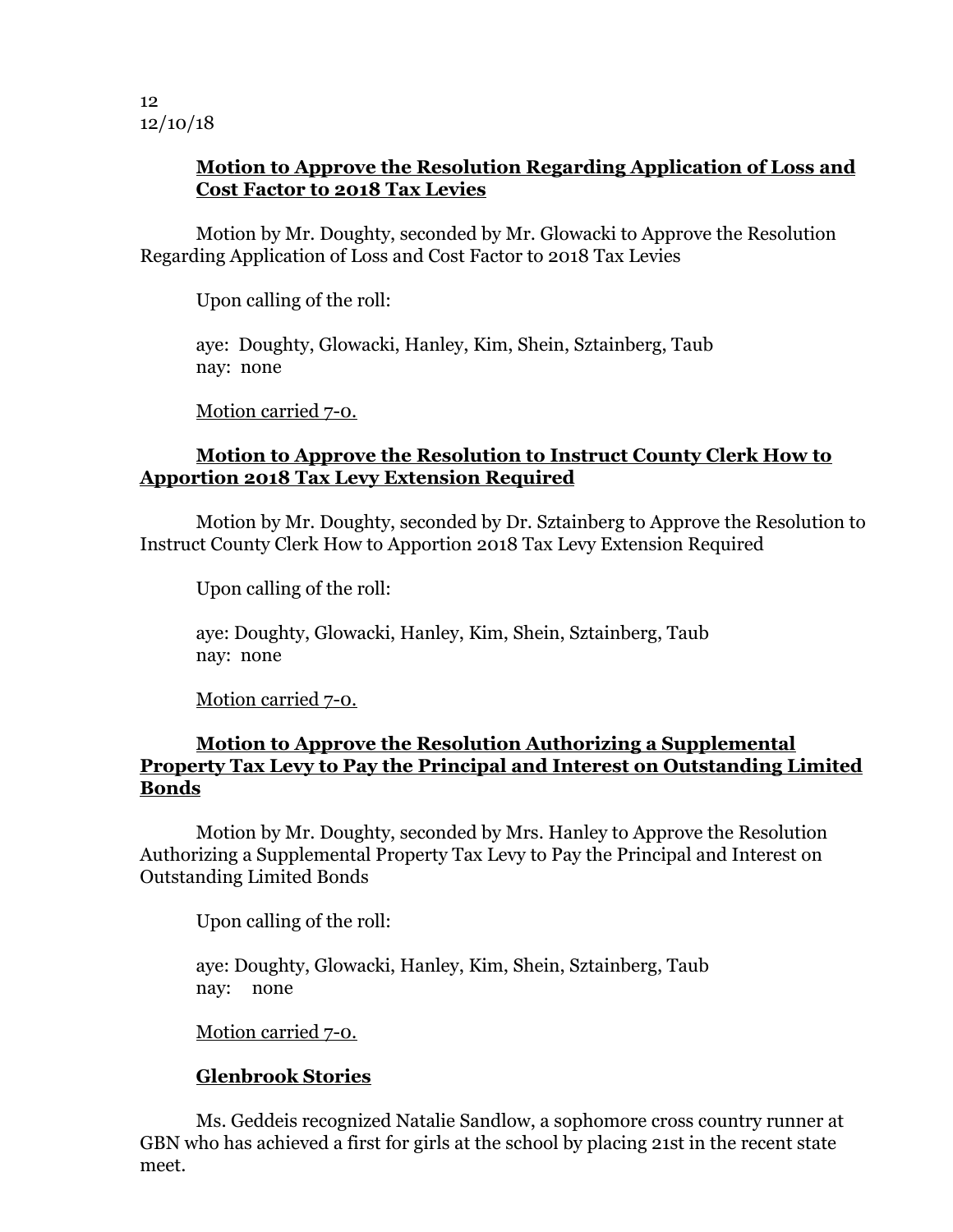Ms. Geddeis shared a short video of Natalie's story.

Natalie spoke regarding her experiences in the program and answered some board member's questions regarding her experiences.

Coach LeBlanc spoke about Natalie as a runner, team member, student and person.

Dr. Riggle congratulated her for this great accomplishment.

# **Discussion/Action: Proposed Health Insurance Timeline**

The administration:

- Explained as a result of the collective bargaining process, district employees will begin a new plan year on January 1, 2019 for both health and dental insurance
- Noted this places us into a new timeline for plan renewal and recommendations for changes to the existing plans to be discussed in cost containment
- Explained that the new timeline will be used to ensure that information that could lead to improvements to the health and dental plans can be reviewed, analyzed and understood prior to cost containment discussions
- Stated the timeline is not meant to be static and can be revised as time passes and this new pattern of conducting business in the area of health and dental insurance evolves
- Summarized the change in plan year will allow the administration to meet with the unions and board members and to allow the time to plan ahead and to strategically put ourselves in a competitive plan, but also look at reducing costs

In response to board member's questions, the administration:

- Explained the benefits of the new plan year
- Noted the timeline allows the administration to adopt Board changes in the spring and allows time to go back and forth with cost containment
- Stated the change will allow some long term strategies that can be implemented over time, and allows time to review of strategies and trends
- Shared this will also allow the district to bid insurance with the whole SSCRMP group because they were all in this calendar cycle
- Discussed quarterly presentations to the finance committee and informational data be given to the Board as well as broker recommendations more than one time per year

### **Discussion/Action: Secondary School Cooperative Risk Management Program (SSCRMP) Extension**

https://docs.google.com/docs.google.com/document/d/ $\frac{1}{\epsilon}$ The administration explained that the by-laws of the SSCRMP consortium requires a vote to continue the present consortium every five years. This is for the liability, worker's compensation and risk management portion of the consortium, which was the basis for the consortium and not the voluntary health collaboration portion.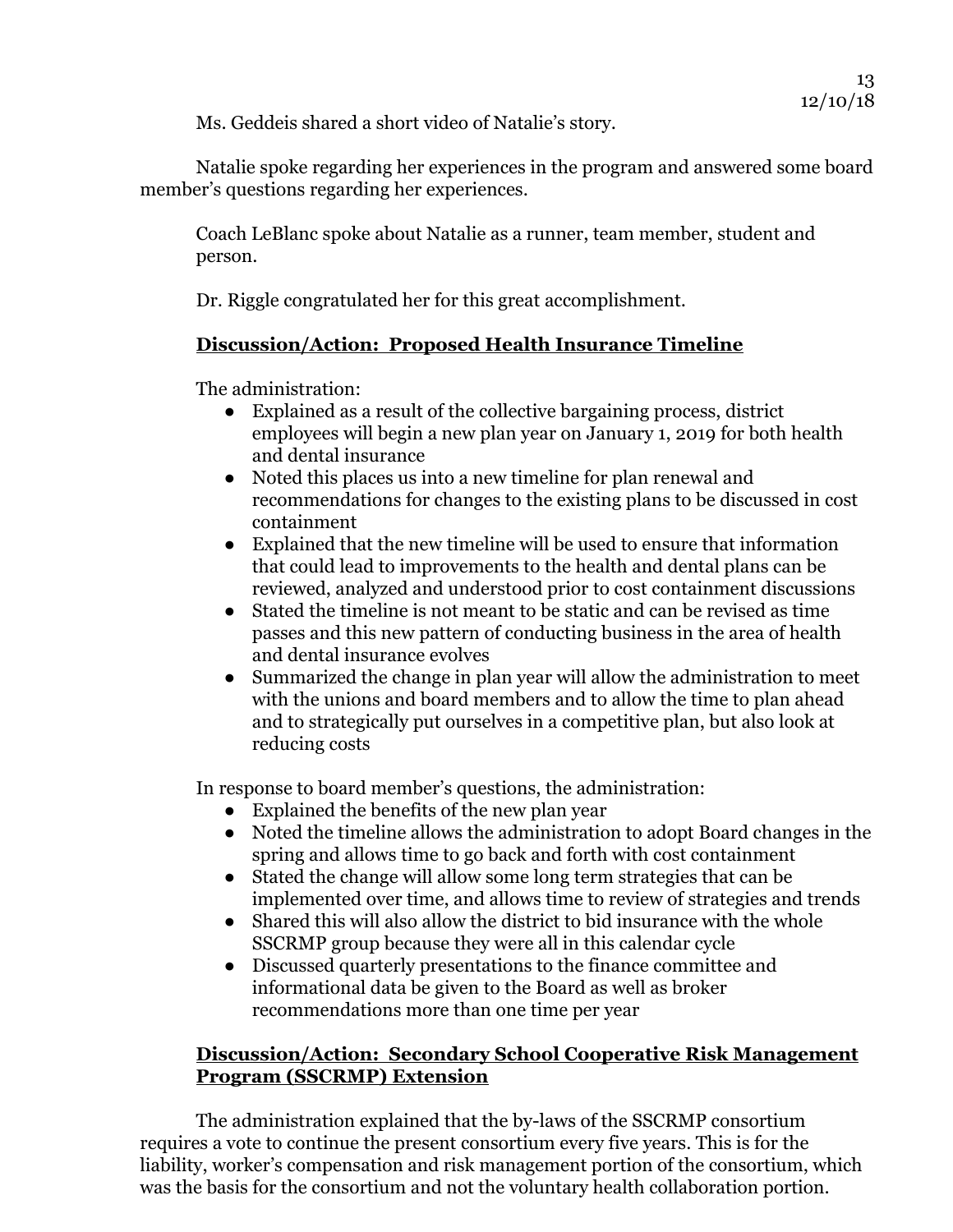SSCRMP has been a very valuable asset in the areas of liability insurance, worker's compensation and risk management.

Board agreed by consensus to allow Dr. Gravel to continue with SSCRMP.

# **Miscellaneous Topics**

Dr. Riggle reminded the Board of the superintendent interviews coming up.

# **Review and Summary of Board Meeting**

Upcoming Board Meetings:

Monday, January 14, 2019 - 7:00 p.m. - Regular Board Meeting

# **Motion to Move into Closed Session**

Motion by Mr. Doughty, seconded by Mrs. Hanley to move into closed session at approximately 8:06 p.m. to consider:

- the appointment, employment, compensation, discipline, performance, or dismissal of specific employees of the public body or legal counsel for the public body, including hearing testimony on a complaint lodged against an employee of the public body or against legal counsel for the public body to determine its validity;
- student disciplinary cases:
- the placement of individual students in special education programs and other matters relating to individual students;
- and litigation, when an action against, affecting or on behalf of the particular public body has been filed and is pending before a court or administrative tribunal, or when the public body finds that an action is probable or imminent, in which case the basis for the finding shall be recorded and entered into the minutes of the closed meeting.
- (Section  $2(c)$  (1), (9), (10) and (11) of the Open Meetings Act).

Upon calling of the roll:

aye: Doughty, Glowacki, Hanley, Kim, Shein, Sztainberg, Taub

nay: none

Motion carried 7-0.

The Board returned to open session at 9:30 p.m.

# **Action Regarding Student Discipline**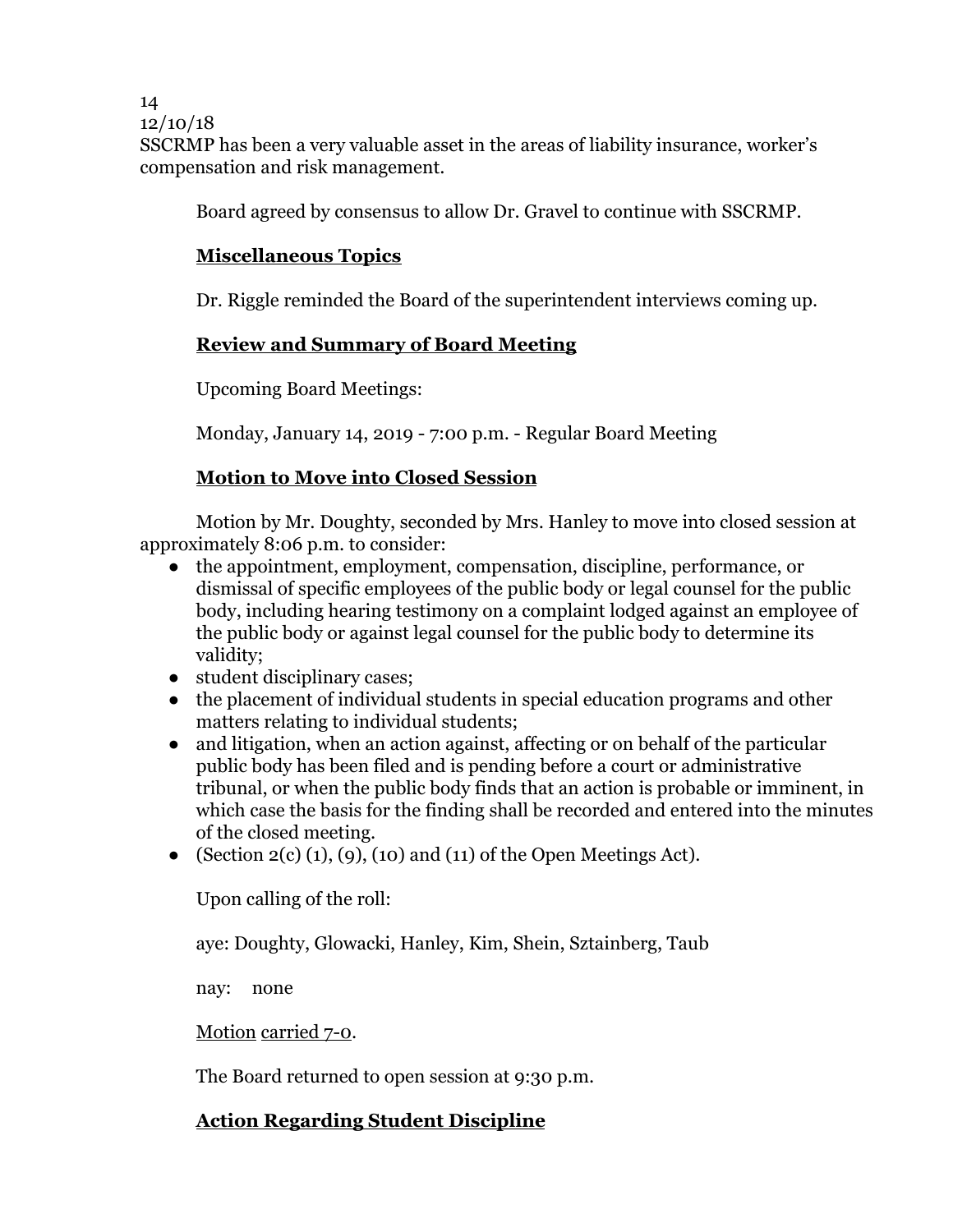Motion by Mr. Doughty, seconded by Dr. Kim to accept the administration's recommendation regarding student discipline for student 12-10-18-01 as discussed in closed session.

Upon calling of the roll:

aye: Doughty, Glowacki, Hanley, Kim, Shein, Sztainberg, Taub

nay: none

Motion carried 7-0.

# **Adjournment**

Motion by Mr. Doughty, seconded by Dr. Kim to adjourn the meeting at approximately 9:31 p.m.

Upon call for a vote on the motion, all present voted aye.\*

Motion carried 7-0.

\* Doughty, Glowacki, Hanley, Kim, Shein, Sztainberg, Taub

CERTIFIED TO BE CORRECT:

\_\_\_\_\_\_\_\_\_\_\_\_\_\_\_\_\_\_\_\_\_\_\_\_\_\_\_\_\_\_ PRESIDENT - BOARD OF EDUCATION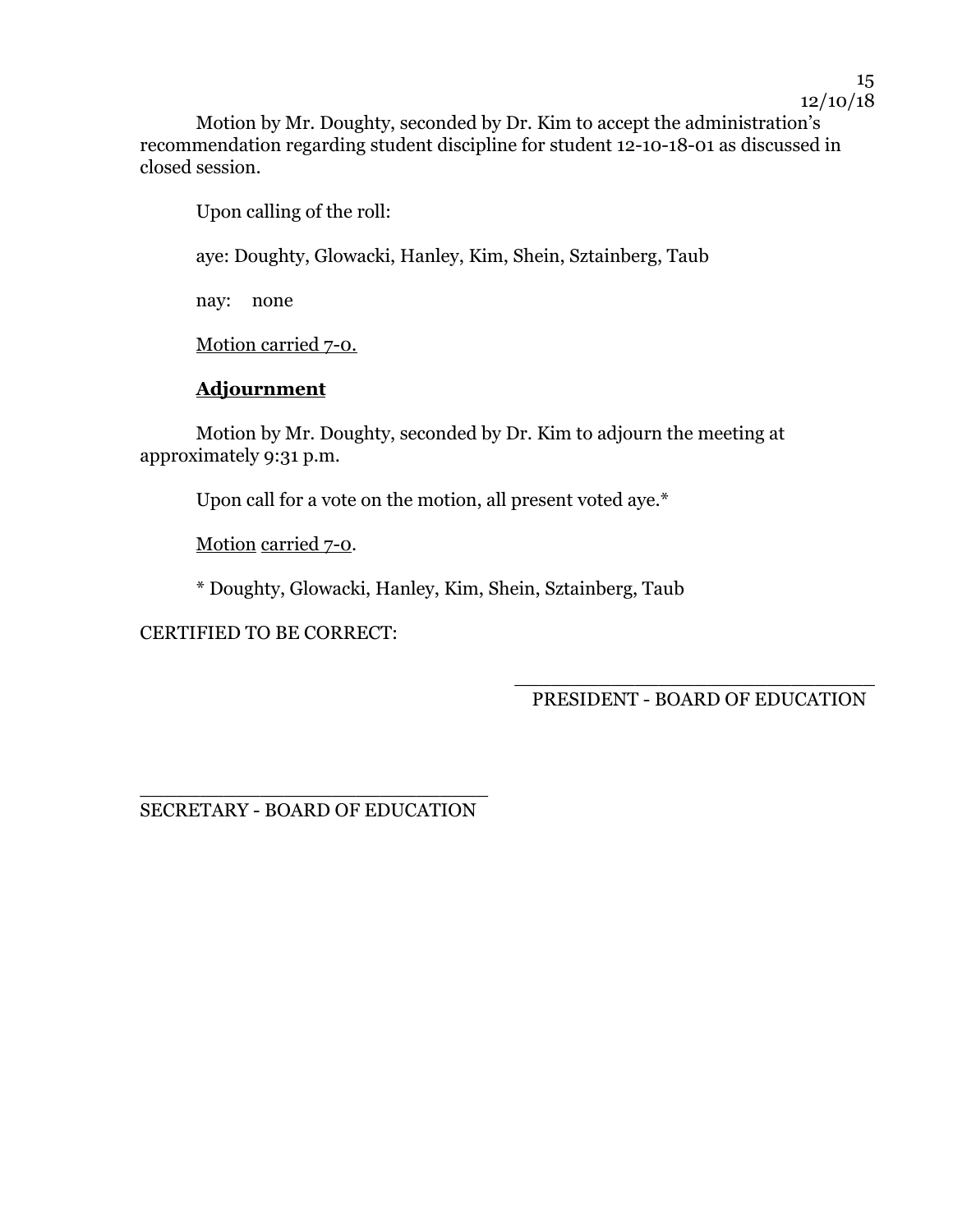### **MINUTES OF REGULAR MEETING, BOARD OF EDUCATION, SCHOOL DISTRICT #225, COOK COUNTY, ILLINOIS, DECEMBER 11, 2018**

A special meeting of the Board of Education, School District No. 225 was held on Monday, December 11, 2018, at approximately 6:42 p.m. at Allgauer's pursuant to due notice of all members and the public.

The president called the meeting to order. Upon calling of the roll, the following members answered present:

Doughty, Glowacki, Hanley, Kim, Shein, Sztainberg, Taub

Also present: Dr. Riggle

### **Approval of Agenda for this Meeting**

Motion by Mr. Doughty, seconded by Mr. Taub to approve the agenda for this meeting.

Upon calling of the roll:

aye: Doughty, Glowacki, Hanley, Kim, Shein, Sztainberg, Taub

nay: none

Motion carried 7-0.

**Recognition of Community Visitors** None.

### **Motion to Move into Closed Session**

Motion by Mr. Doughty, seconded by Mr. Glowacki to move into closed session at approximately 6:44 p.m. to consider:

- the appointment, employment, compensation, discipline, performance, or dismissal of specific employees of the public body or legal counsel for the public body, including hearing testimony on a complaint lodged against an employee of the public body or against legal counsel for the public body to determine its validity;
- (Section  $2(c)$  (1) of the Open Meetings Act).

Upon calling of the roll:

aye: Doughty, Glowacki, Hanley, Kim, Shein, Sztainberg, Taub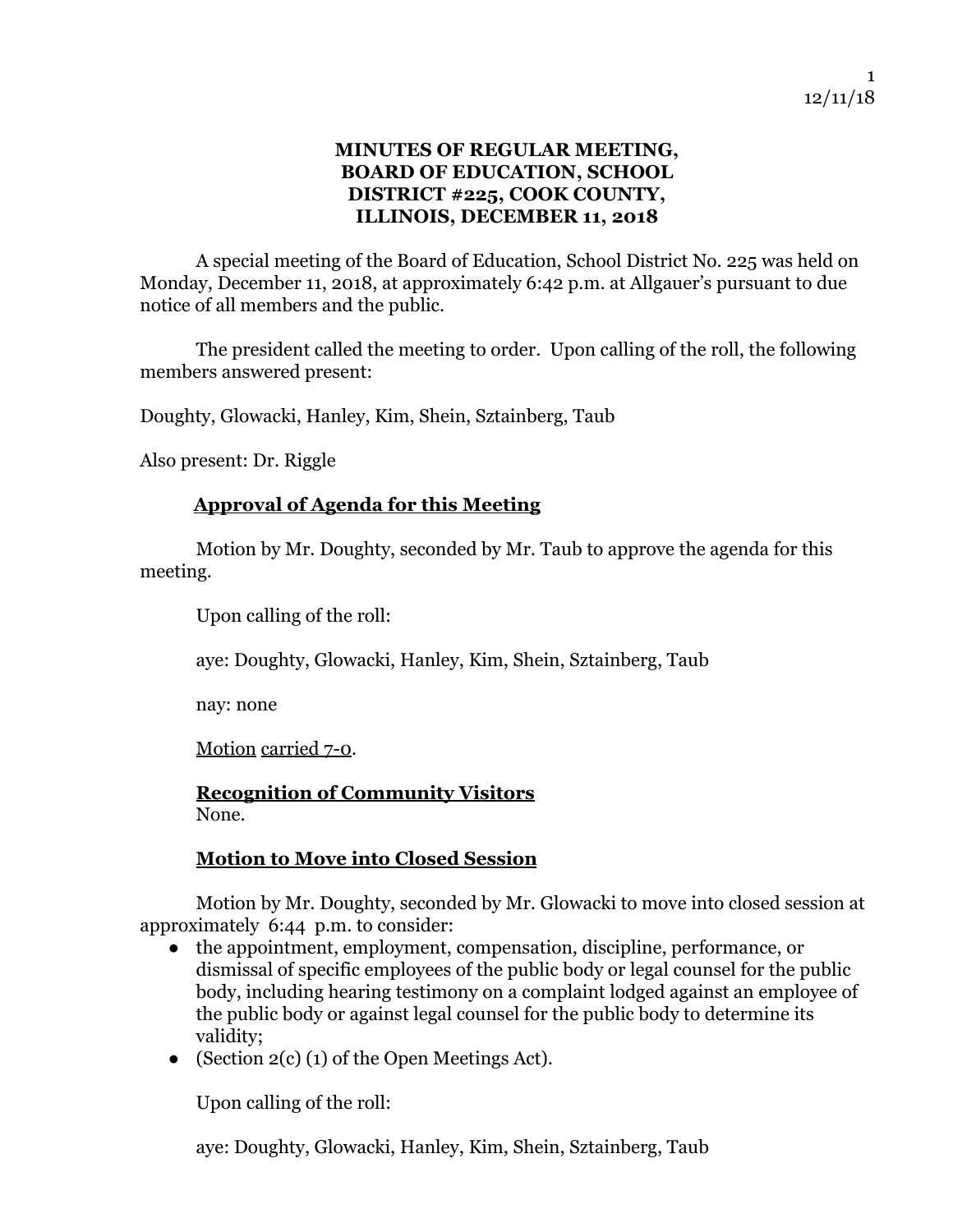2 12/7/18

nay: none

Motion carried 7-0.

The Board returned to open session at 10:27 p.m.

# **Adjournment**

Motion by Mr. Doughty, seconded by Mrs. Hanley to adjourn the meeting at approximately 10:27 p.m.

Upon call for a vote on the motion, all present voted aye.\*

Motion carried 7-0.

\* Doughty, Glowacki, Hanley, Kim, Shein, Sztainberg, Taub

CERTIFIED TO BE CORRECT:

\_\_\_\_\_\_\_\_\_\_\_\_\_\_\_\_\_\_\_\_\_\_\_\_\_\_\_\_ PRESIDENT - BOARD OF EDUCATION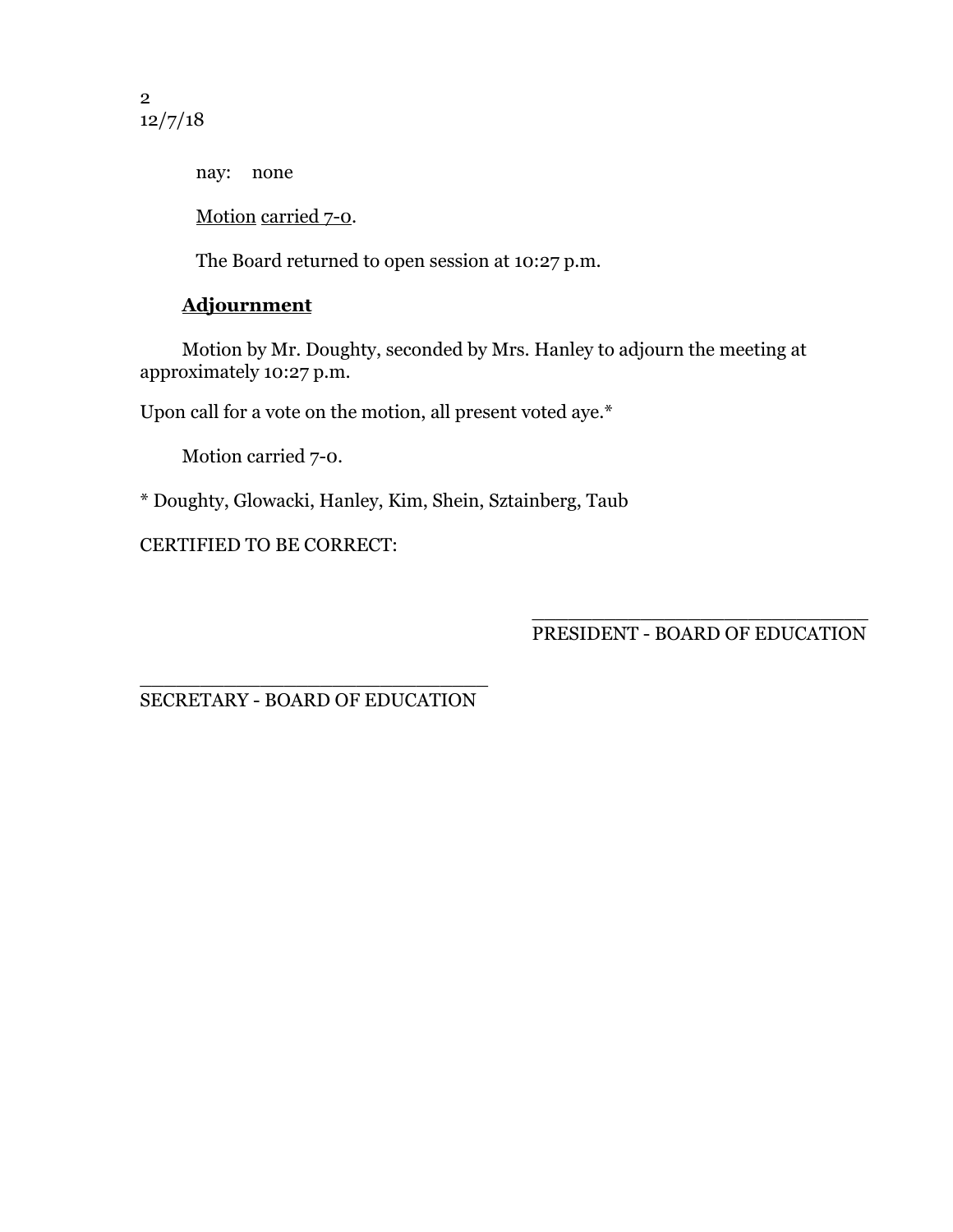### **MINUTES OF REGULAR MEETING, BOARD OF EDUCATION, SCHOOL DISTRICT #225, COOK COUNTY, ILLINOIS, DECEMBER 12, 2018**

A special meeting of the Board of Education, School District No. 225 was held on Monday, December 12, 2018, at approximately 6:34 p.m. at Allgauer's pursuant to due notice of all members and the public.

The president called the meeting to order. Upon calling of the roll, the following members answered present:

Doughty, Glowacki, Hanley, Kim, Shein, Sztainberg, Taub

Also present: Dr. Riggle

### **Approval of Agenda for this Meeting**

Motion by Mr. Doughty, seconded by Mr. Taub to approve the agenda for this meeting.

Upon calling of the roll:

aye: Doughty, Glowacki, Hanley, Kim, Shein, Sztainberg, Taub

nay: none

Motion carried 7-0.

**Recognition of Community Visitors** None.

### **Motion to Move into Closed Session**

Motion by Mr. Doughty, seconded by Mr. Glowacki to move into closed session at approximately 6:36 p.m. to consider:

- the appointment, employment, compensation, discipline, performance, or dismissal of specific employees of the public body or legal counsel for the public body, including hearing testimony on a complaint lodged against an employee of the public body or against legal counsel for the public body to determine its validity;
- (Section  $2(c)$  (1) of the Open Meetings Act).

Upon calling of the roll:

aye: Doughty, Glowacki, Hanley, Kim, Shein, Sztainberg, Taub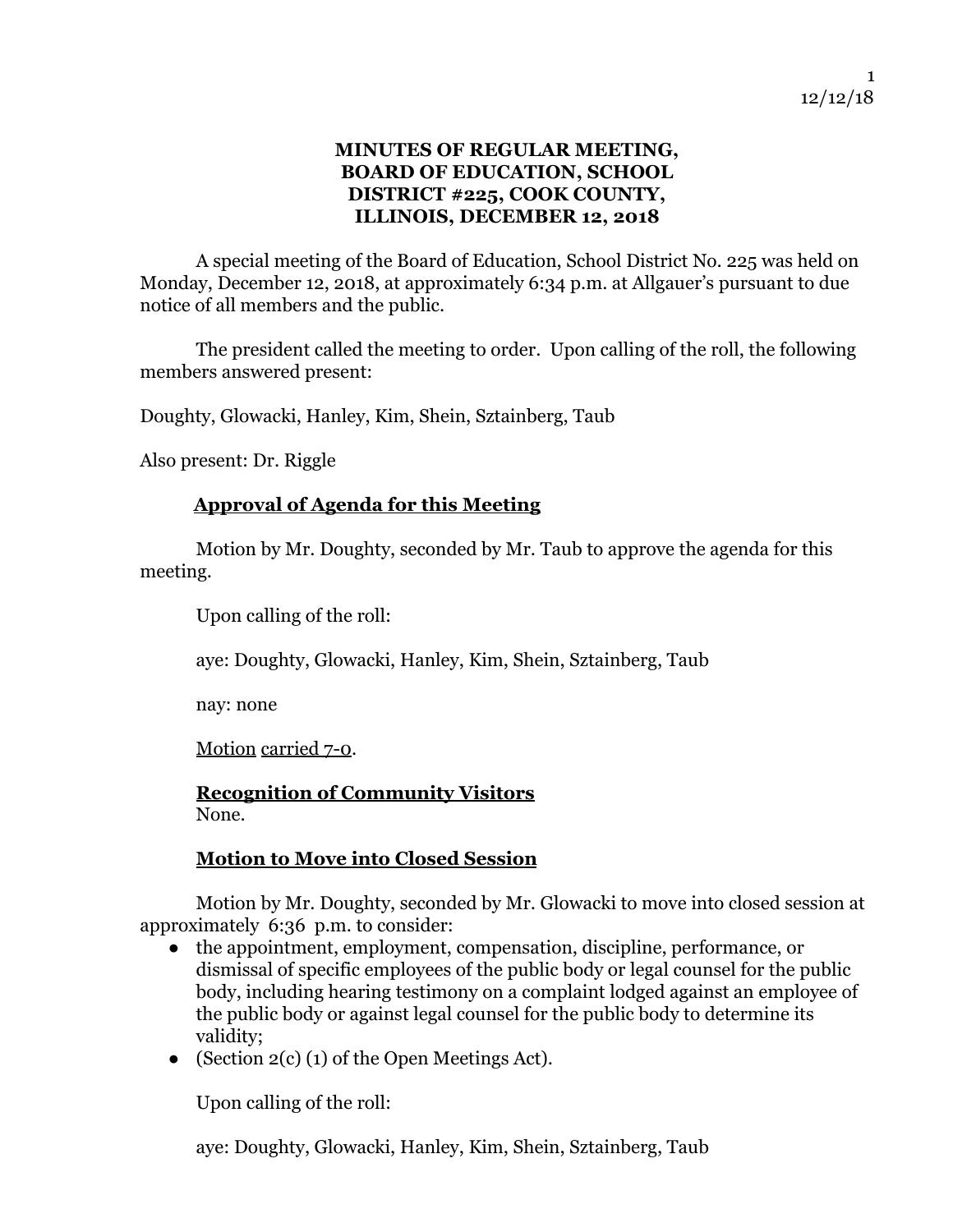2 12/7/18

nay: none

Motion carried 7-0.

The Board returned to open session at 10:38 p.m.

# **Adjournment**

Motion by Mr. Doughty, seconded by Mrs. Hanley to adjourn the meeting at approximately 10:38 p.m.

Upon call for a vote on the motion, all present voted aye.\*

Motion carried 7-0.

\* Doughty, Glowacki, Hanley, Kim, Shein, Sztainberg, Taub

CERTIFIED TO BE CORRECT:

\_\_\_\_\_\_\_\_\_\_\_\_\_\_\_\_\_\_\_\_\_\_\_\_\_\_\_\_ PRESIDENT - BOARD OF EDUCATION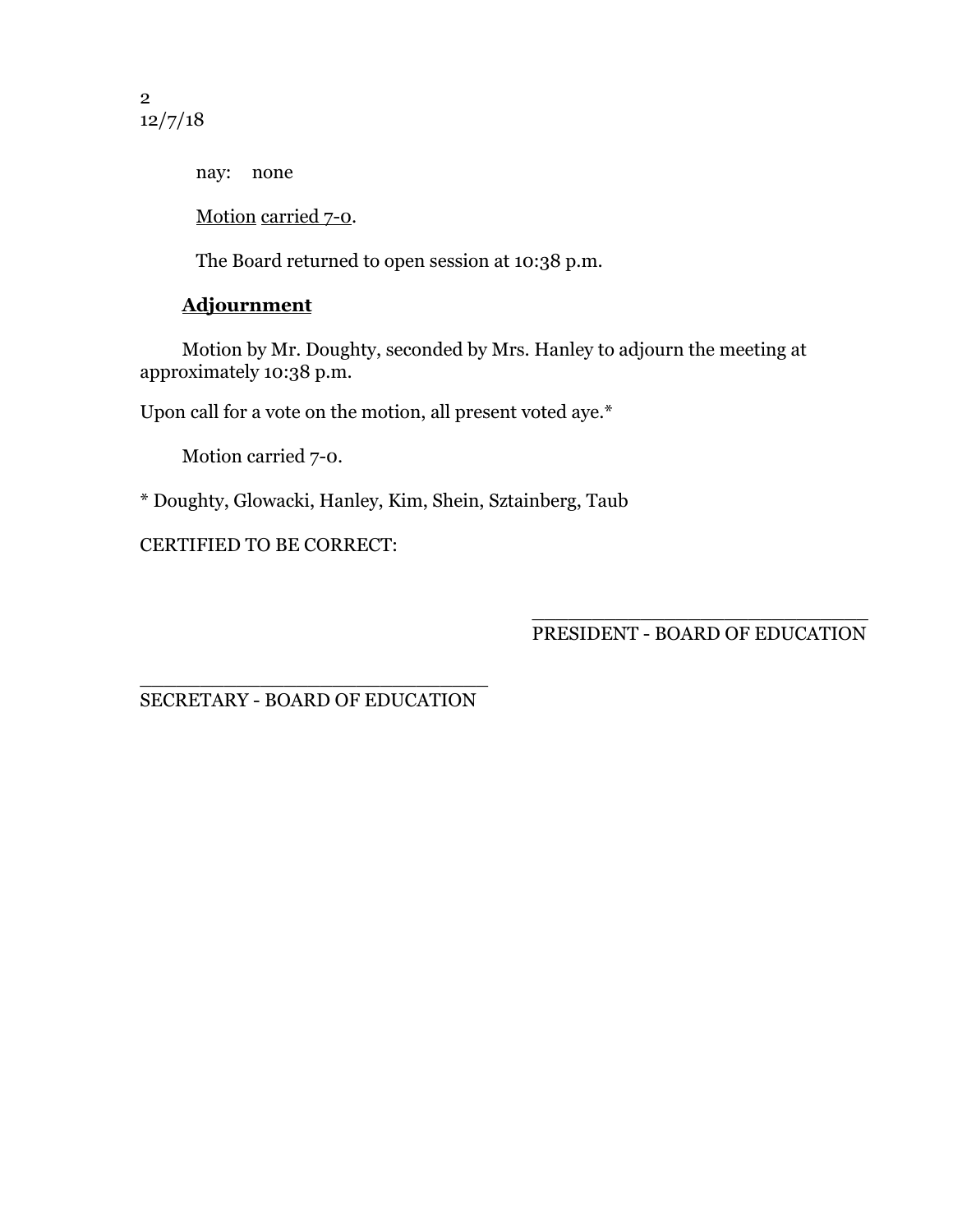### **MINUTES OF REGULAR MEETING, BOARD OF EDUCATION, SCHOOL DISTRICT #225, COOK COUNTY, ILLINOIS, DECEMBER 13, 2018**

A special meeting of the Board of Education, School District No. 225 was held on Thursday, December 13, 2018, at approximately 6:33 p.m. at Allgauer's pursuant to due notice of all members and the public.

The president called the meeting to order. Upon calling of the roll, the following members answered present:

Doughty, Hanley, Kim, Shein, Sztainberg, Taub

Also present: Dr. Riggle

### **Approval of Agenda for this Meeting**

Motion by Mr. Doughty, seconded by Mr. Taub to approve the agenda for this meeting.

Upon calling of the roll:

aye: Doughty, Hanley, Kim, Shein, Sztainberg, Taub

nay: none

Motion carried 6-0.

**Recognition of Community Visitors** None.

### **Motion to Move into Closed Session**

Motion by Mr. Doughty, seconded by Mr. Sztainberg to move into closed session at approximately 6:34 p.m. to consider:

- the appointment, employment, compensation, discipline, performance, or dismissal of specific employees of the public body or legal counsel for the public body, including hearing testimony on a complaint lodged against an employee of the public body or against legal counsel for the public body to determine its validity;
- (Section  $2(c)$  (1) of the Open Meetings Act).

Upon calling of the roll:

aye: Doughty, Hanley, Kim, Shein, Sztainberg, Taub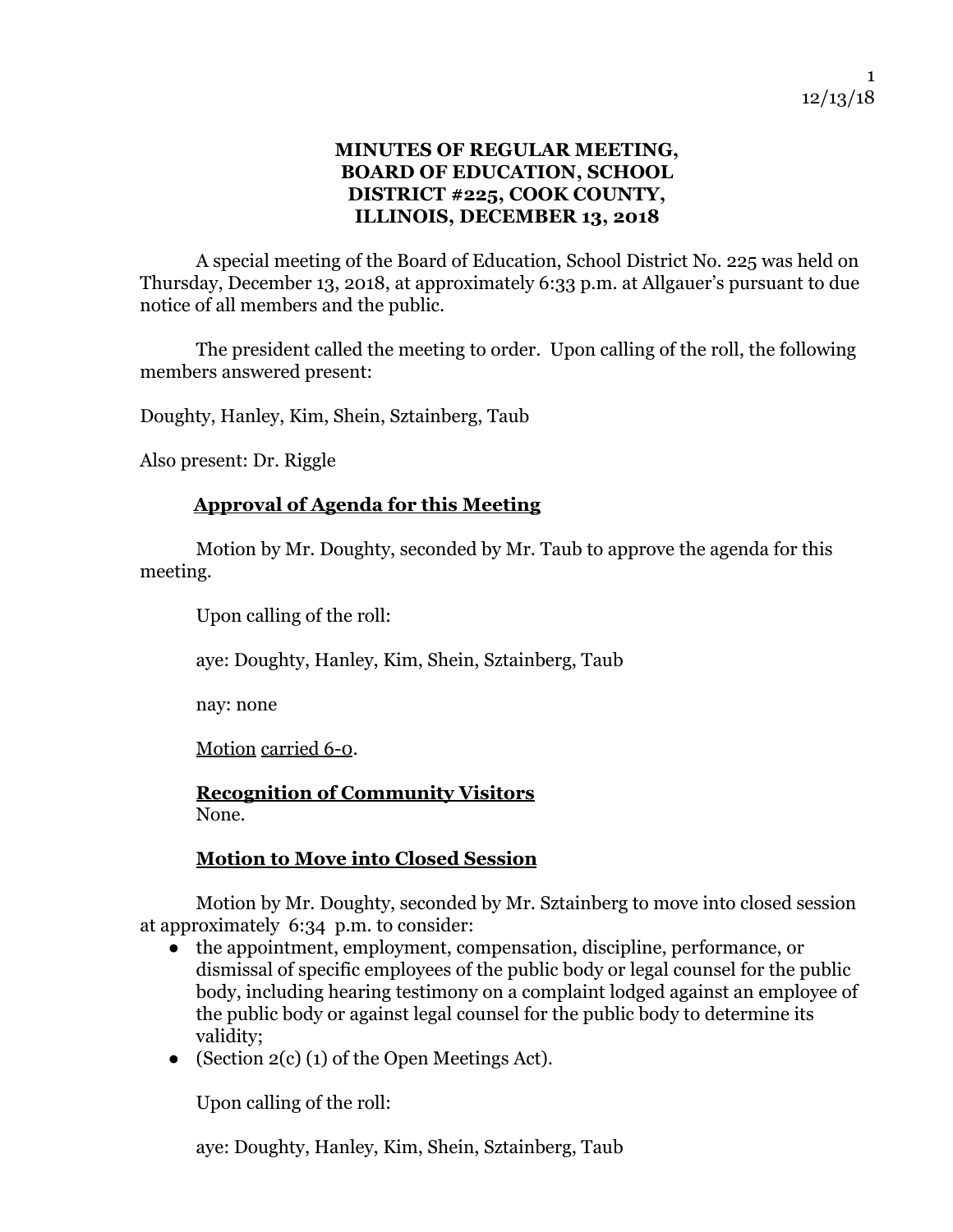2 12/7/18

nay: none

Motion carried 6-0.

Mr. Glowacki arrived at approximately 8:23 p.m.

The Board returned to open session at 11:02 p.m.

# **Adjournment**

Motion by Mr. Doughty, seconded by Mrs. Hanley to adjourn the meeting at approximately 11:02 p.m.

Upon call for a vote on the motion, all present voted aye.\*

Motion carried 7-0.

\* Doughty, Glowacki, Hanley, Kim, Shein, Sztainberg, Taub

CERTIFIED TO BE CORRECT:

\_\_\_\_\_\_\_\_\_\_\_\_\_\_\_\_\_\_\_\_\_\_\_\_\_\_\_\_ PRESIDENT - BOARD OF EDUCATION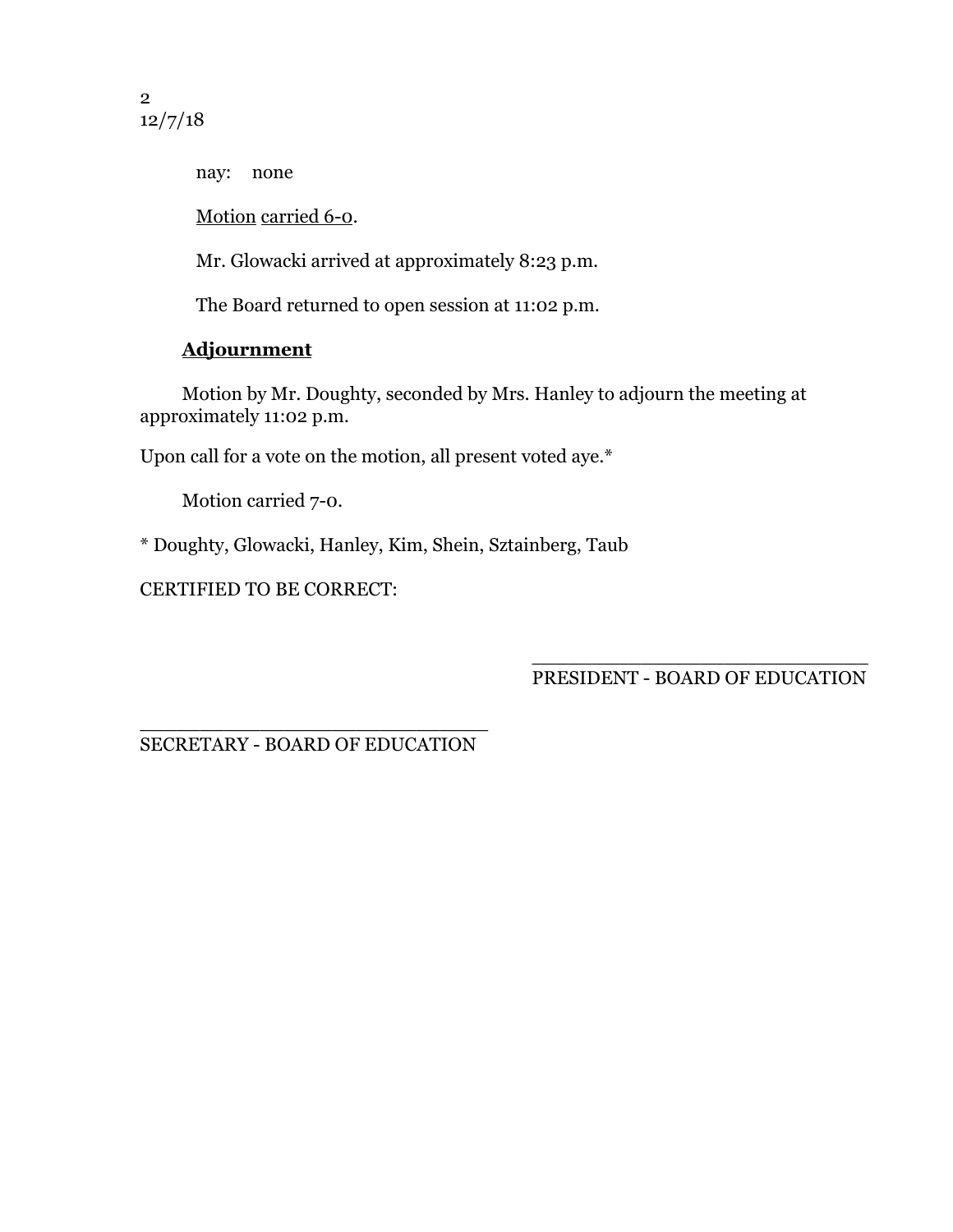### **MINUTES OF REGULAR MEETING, BOARD OF EDUCATION, SCHOOL DISTRICT #225, COOK COUNTY, ILLINOIS, DECEMBER 15, 2018**

A special meeting of the Board of Education, School District No. 225 was held on Saturday, December 15, 2018, at approximately 9:05 a.m. at Glenbrook District Office Public Meeting Room 100A, pursuant to due notice of all members and the public.

The president called the meeting to order. Upon calling of the roll, the following members answered present:

Doughty, Glowacki, Hanley, Kim, Shein, Sztainberg

Absent: Taub

Also present: Dr. Riggle

### **Approval of Agenda for this Meeting**

Motion by Mr. Doughty, seconded by Mr. Glowacki to approve the agenda for this meeting.

Upon calling of the roll:

aye: Doughty, Glowacki, Hanley, Kim, Shein, Sztainberg

nay: none

Motion carried 6-0.

**Recognition of Community Visitors** None.

### **Motion to Move into Closed Session**

Motion by Mr. Doughty, seconded by Mrs. Hanley to move into closed session at approximately 9:07 a.m. to consider:

● the appointment, employment, compensation, discipline, performance, or dismissal of specific employees of the public body or legal counsel for the public body, including hearing testimony on a complaint lodged against an employee of the public body or against legal counsel for the public body to determine its validity; (Section 2(c) (1) of the Open Meetings Act).

Upon calling of the roll:

aye: Doughty, Glowacki, Hanley, Kim, Shein, Sztainberg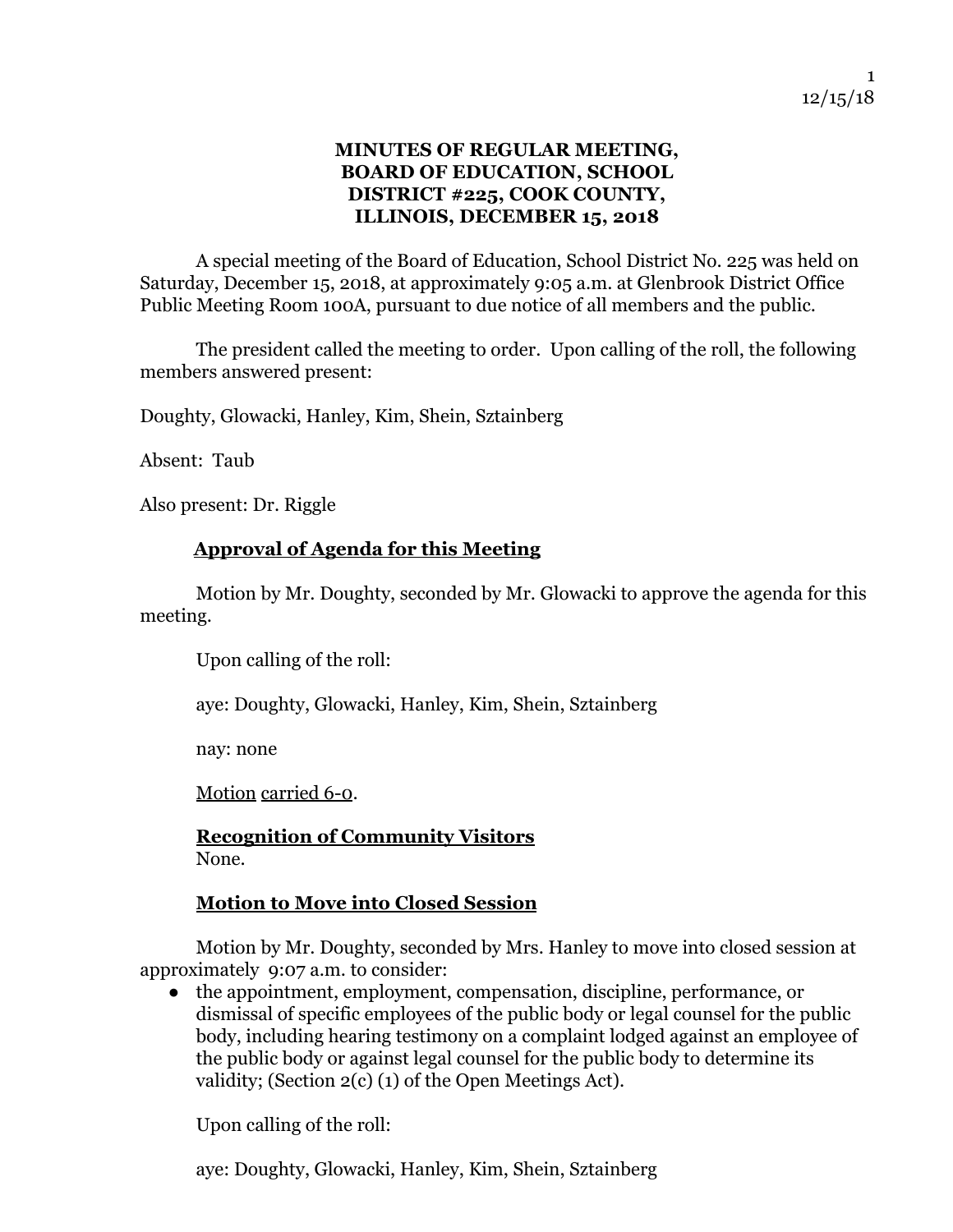2 12/15/18

nay: none

Motion carried 6-0.

Mr. Glowacki left at approximately 12:55 p.m.

The Board returned to open session at 1:00 p.m.

### **Possible Action Regarding Resignation Agreement for Certificated Staff Member**

Motion by Mr. Doughty, seconded by Mrs. Hanley move that the Board authorize Skip Shein and Bruce Doughty to sign the final resignation agreement with John Skorupa as discussed in closed session.

Upon calling of the roll:

aye: Doughty, Hanley, Kim, Shein, Sztainberg

Motion carried 5-0.

### **Adjournment**

Motion by Mr. Doughty, seconded by Mrs. Hanley to adjourn the meeting at approximately 1:03 p.m.

Upon call for a vote on the motion, all present voted aye.\*

Motion carried 5-0.

\* Doughty, Hanley, Kim, Shein, Sztainberg

CERTIFIED TO BE CORRECT:

\_\_\_\_\_\_\_\_\_\_\_\_\_\_\_\_\_\_\_\_\_\_\_\_\_\_\_\_ PRESIDENT - BOARD OF EDUCATION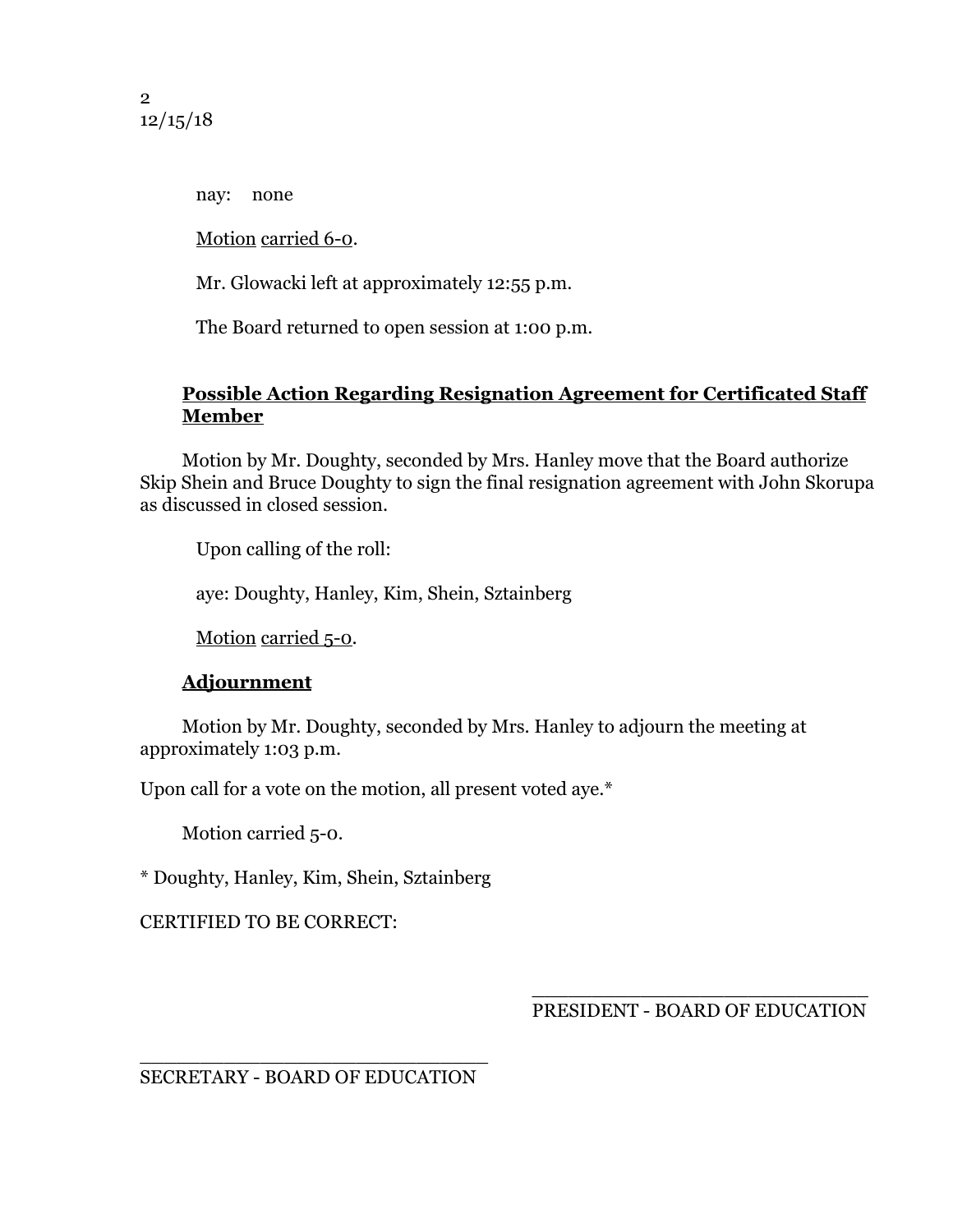### **MINUTES OF REGULAR MEETING, BOARD OF EDUCATION, SCHOOL DISTRICT #225, COOK COUNTY, ILLINOIS, DECEMBER 27, 2018**

A special meeting of the Board of Education, School District No. 225 was held on Thursday, December 27, 2018, at approximately 7:13 p.m. at Glenbrook District Office Public Meeting Room 100A, pursuant to due notice of all members and the public.

The president called the meeting to order.

Upon calling of the roll, the following members answered present:

Doughty, Glowacki, Sztainberg, Taub

Absent: Hanley, Kim, Shein

Also present: Fagel, Riggle, Skorupa, Swanson, Petretti (Scariano Firm Attorney), Glinck (Employee's attorney)

### **Approval of Secretary Pro Tem of the Board**

Motion by Mr. Glowacki, seconded by Dr. Sztainberg to approve Dr. Riggle as secretary pro tem of the board.

Upon calling of the roll: aye: Doughty, Glowacki, Sztainberg, Taub

nay: none

Motion carried. 4-0.

The secretary pro tem called the meeting to order.

### **Approval of Agenda for this Meeting**

Motion by Dr. Sztainberg, seconded by Mr. Taub to approve the agenda for this meeting.

Upon calling of the roll:

aye: Doughty, Glowacki, Sztainberg, Taub

nay: none

Motion carried 4-0.

### **Recognition of Community Visitors**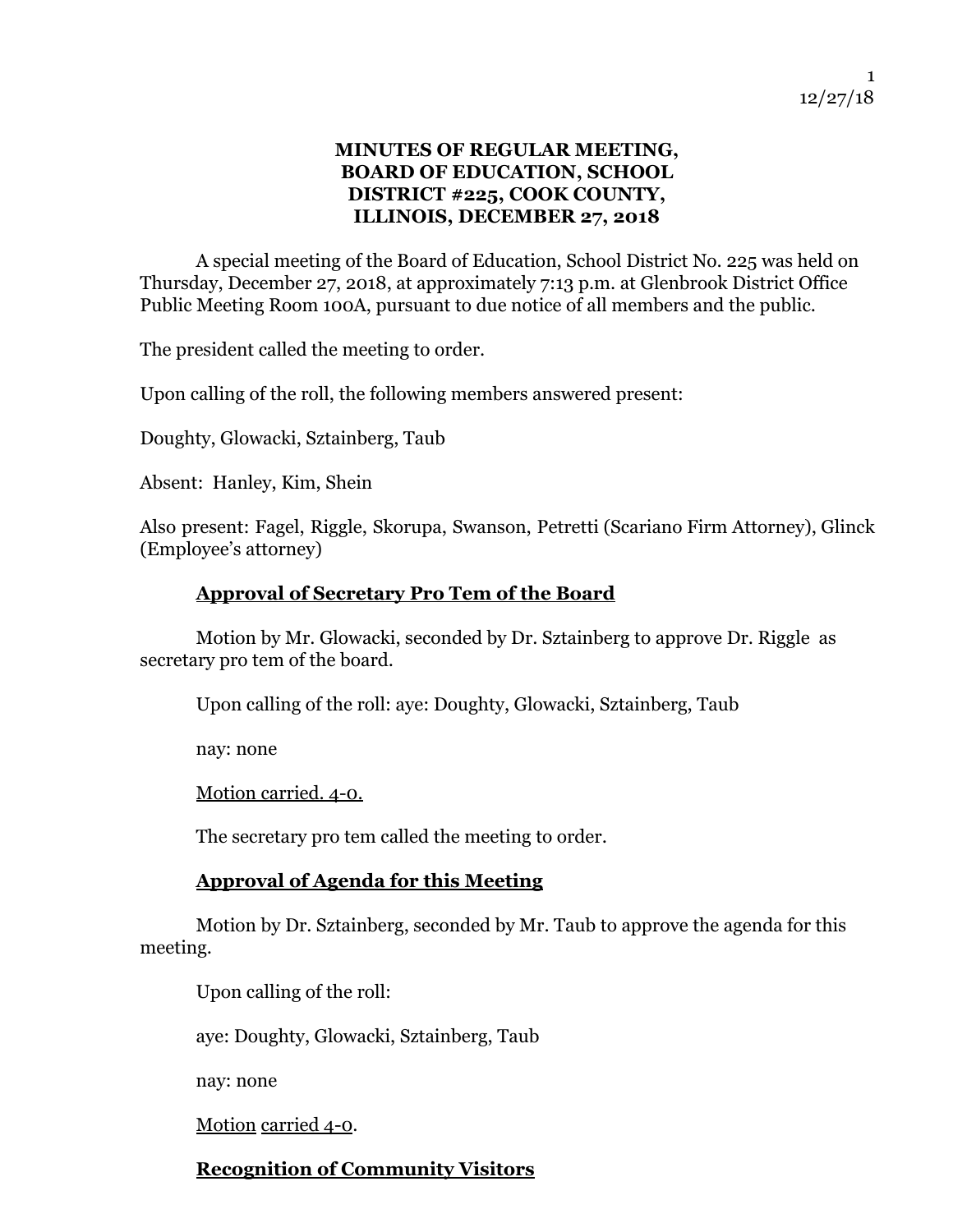2 12/27/18

None.

### **Motion to Move into Closed Session**

Motion by Mr. Glowacki, seconded by Mr. Taub to move into closed session at approximately 7:16 p.m. to consider:

● the appointment, employment, compensation, discipline, performance, or dismissal of specific employees of the public body or legal counsel for the public body, including hearing testimony on a complaint lodged against an employee of the public body or against legal counsel for the public body to determine its validity; (Section 2(c) (1) of the Open Meetings Act).

Upon calling of the roll:

aye: Doughty, Glowacki, Sztainberg, Taub

nay: none

Motion carried 4-0.

The Board returned to open session at 10:51 p.m.

# **Possible Disciplinary Action Regarding Certificated Staff Member**

 Motion by Mr. Glowacki, seconded by Dr. Sztainberg to adopt the Resolution Authorizing Notice of Charges and Dismissal of Tenured Teacher John Skorupa for the reasons set forth in the consideration of Charges and Bill of Particulars as discussed in closed session, which demonstrate Skorupa has engaged in irremediable conduct and actions that constitute grounds for immediate dismissal. To the extent a statutory hearing is requested by the Teacher, this Resolution includes a determination that Skorupa shall be immediately suspended without pay or benefits, pending the outcome of such hearing.

Upon calling of the roll:

aye: Doughty, Glowacki, Sztainberg, Taub

Motion carried 4-0.

# **Adjournment**

Motion by Dr. Sztainberg, seconded by Mr. Glowacki to adjourn the meeting at approximately 10:55 p.m.

Upon call for a vote on the motion, all present voted aye.\*

https://docs.google.com/docs.google.com/docs.google.com/document/document/document/document/document/document/ Motion carried 4-0.